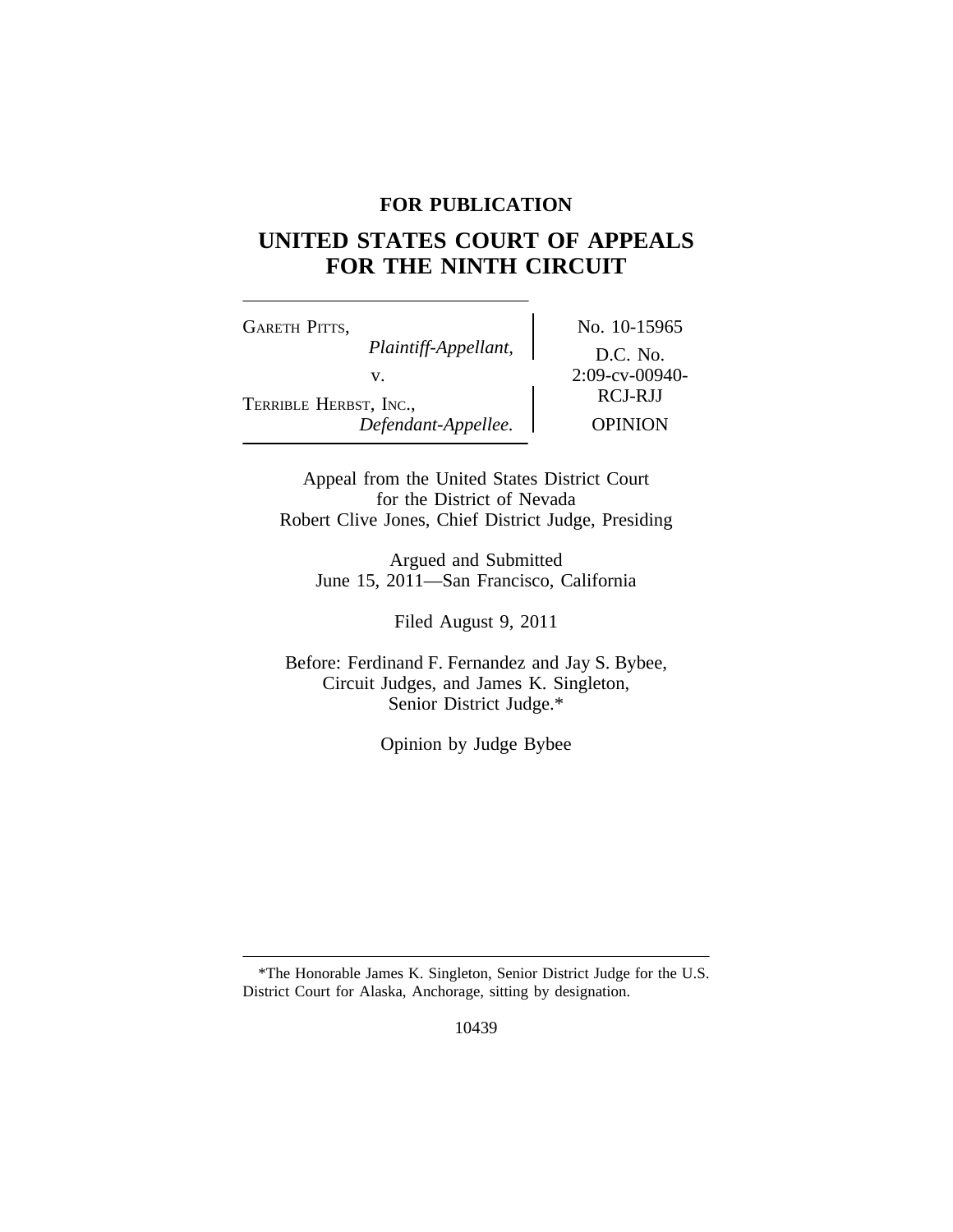## **COUNSEL**

Leon Greenberg, Leon Greenberg Professional Corporation, Las Vegas, Nevada, for the plaintiff-appellant.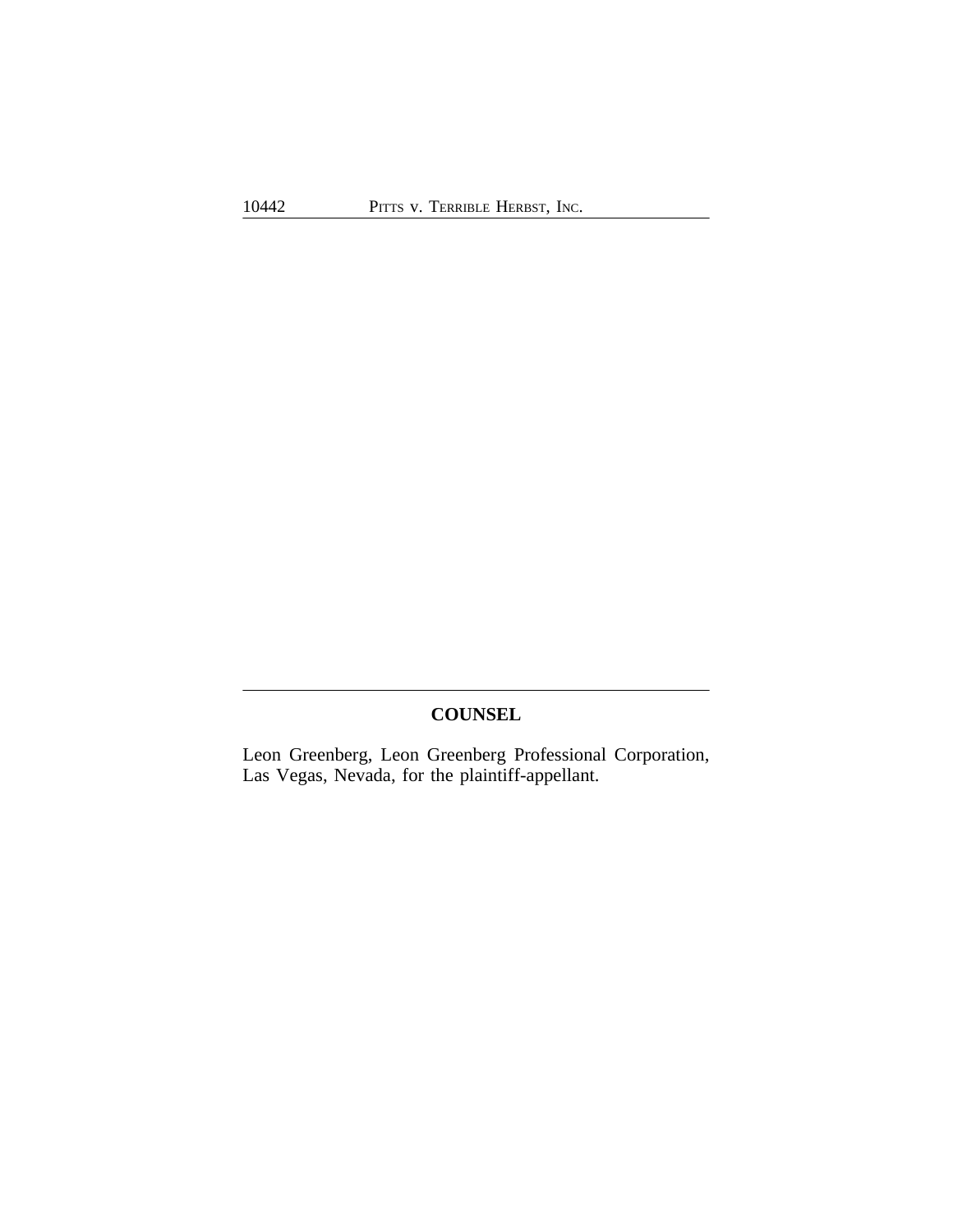Patrick H. Hicks, Wendy M. Krincek, and Wesley C. Shelton (argued), Littler Mendelson, P.C., Las Vegas, Nevada, for the defendant-appellee.

### **OPINION**

BYBEE, Circuit Judge:

We must decide, inter alia, whether a rejected offer of judgment for the full amount of a putative class representative's individual claim moots a class action complaint where the offer precedes the filing of a motion for class certification. We hold that it does not.

I

In April 2009, Gareth Pitts filed a class action complaint in Nevada state court against his employer, Terrible Herbst, Inc. ("Terrible"). The complaint alleged that Terrible failed to pay Pitts and other similarly-situated employees overtime and minimum wages and listed three causes of action: (1) a collective action under 29 U.S.C. § 216(b) for violations of the Fair Labor Standards Act ("FLSA") (Count 1); (2) a class action for violations of Nevada labor laws (Count 2); and (3) a class action for breach of contract (Count 3). Terrible removed the case to federal court in May 2009.

In July 2009, the district court entered a scheduling order that called for all discovery to be concluded by January 2010. That same day, Pitts served Terrible with a request for production of documents, including "a list of the names and addresses of all of [its] employees who work or have worked in [its] retail locations . . . on an hourly . . . basis" and "[a]ll other records . . . that show . . . the hours worked by, [and] the wages paid to" these employees. After Terrible refused to comply with his discovery request, Pitts filed a motion to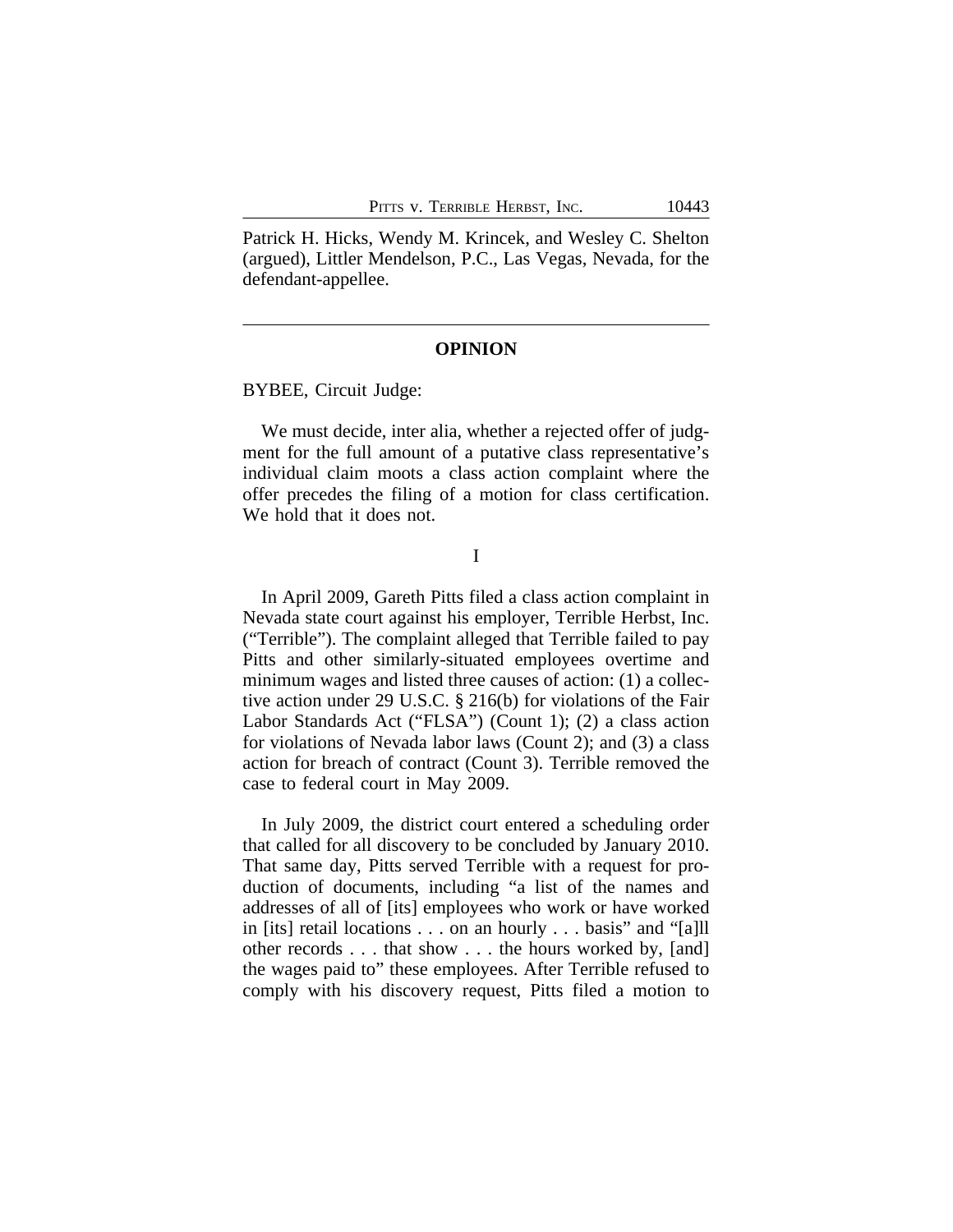compel discovery. This motion, filed in October 2009, argued that "production of time records for all members of the putative class is highly relevant to whether class certification should be granted."

In December 2009, a magistrate judge held a hearing on Pitts's motion to compel and indicated that he would rule on it after the end of the year. In January 2010, without a ruling and facing an impending discovery deadline, Pitts filed a motion to extend the discovery schedule, in which he again argued that "a properly developed record can[not] be presented to the Court on the class certification issue without all or some of [the requested] discovery." In February 2010, the magistrate judge granted the motion and extended discovery until April 2010. The motion to compel remained unresolved.

In the meantime, Terrible made Pitts an offer of judgement pursuant to Federal Rule of Civil Procedure 68. Under the terms of this offer, which was dated October 26, 2009, Terrible agreed "to allow judgment to be taken against it in the total amount of \$900.00, plus costs and a reasonable attorney's fee." Although Pitts claimed only \$88.00 in damages for himself, he refused Terrible's offer.

Because Terrible's offer fully compensated Pitts for his individual monetary claim, Terrible filed a motion to dismiss the action for lack of subject matter jurisdiction. Specifically, Terrible argued that its offer of judgment rendered the entire case moot. Following the Fifth Circuit's decision in *Sandoz v. Cingular Wireless LLC*, 553 F.3d 913 (5th Cir. 2008), the district court, in March 2010, held that a Rule 68 offer of judgment does not moot a putative class action so long as the class representative can still file a timely motion for class certification. Nevertheless, the district court then held that Terrible's offer mooted the action because Pitts failed to timely seek class certification. The district court acknowledged that the magistrate judge had extended discovery until April 2010 and that he had not yet ruled on the motion to compel discovery.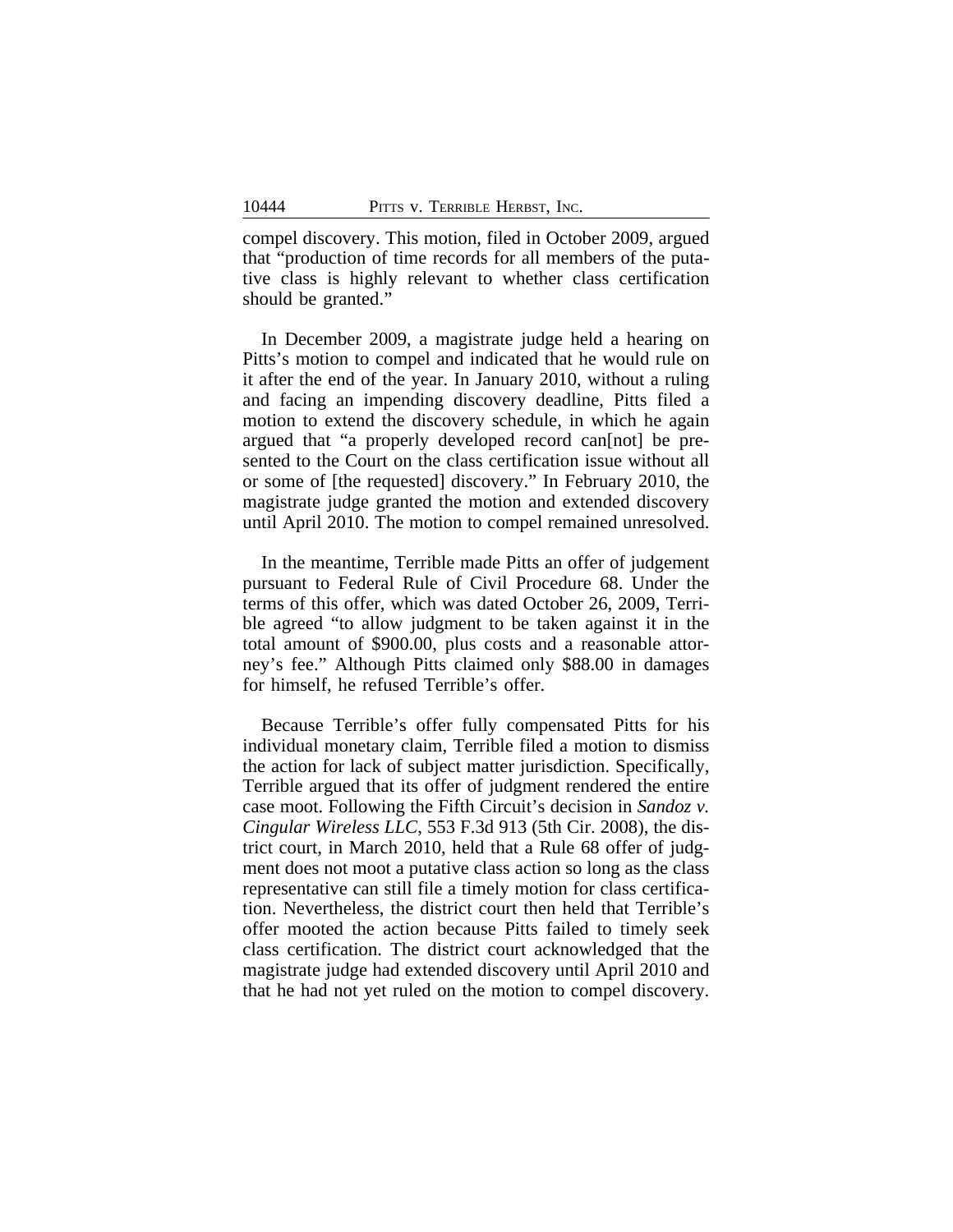PITTS V. TERRIBLE HERBST, INC. 10445

But the court nevertheless concluded that Pitts "pushed beyond the limits of timeliness in waiting for certification" and that Pitts's "failure to move for class certification before the initial deadline for discovery demonstrates untimeliness on his part." The court then dismissed the entire action with prejudice for lack of subject matter jurisdiction, entered judgment in the defendant's favor, and ordered Terrible to pay \$900 to Pitts and \$3,500 to Pitts's attorney.

In the same order that dismissed Counts 1 and 2 of the complaint for lack of subject matter jurisdiction (as we explain below, Count 3 had already been dismissed) the district court also dismissed Count 2 on alternative grounds. Specifically, the court concluded that a Federal Rule of Civil Procedure 23 class action alleging violations of state labor laws is incompatible with a collective action under the FLSA and held that when both actions are brought together, only the FLSA action may proceed. In its ruling, the district court acknowledged that Pitts sought to abandon his FLSA claims and pursue only his Rule 23 class action, but refused to allow him to do so. The court explained that Pitts failed to amend his complaint to reflect that he was waiving his FLSA claims and accused Pitts of forum shopping: "[S]o long as there is no FLSA claim, the jurisdictional anchor to this removed action is lost. It is then in the discretion of the Court under [28 U.S.C.] § 1367 whether it is appropriate to retain the ancillary jurisdiction it properly has over Plaintiff's state law claims, despite the fact that the federal claims are no longer in the suit."

In prior orders, the district court also dismissed Count 3 of Pitts's complaint for two separate reasons. First, the district court concluded that Count 3 lacked definiteness because it failed to specify the hourly wage provided for by Pitts's alleged employment contract. However, because Pitts agreed to amend his complaint to specify the contractual hourly rate, the district court granted Pitts 15 days to amend. But Pitts never had a chance to do so because before the expiration of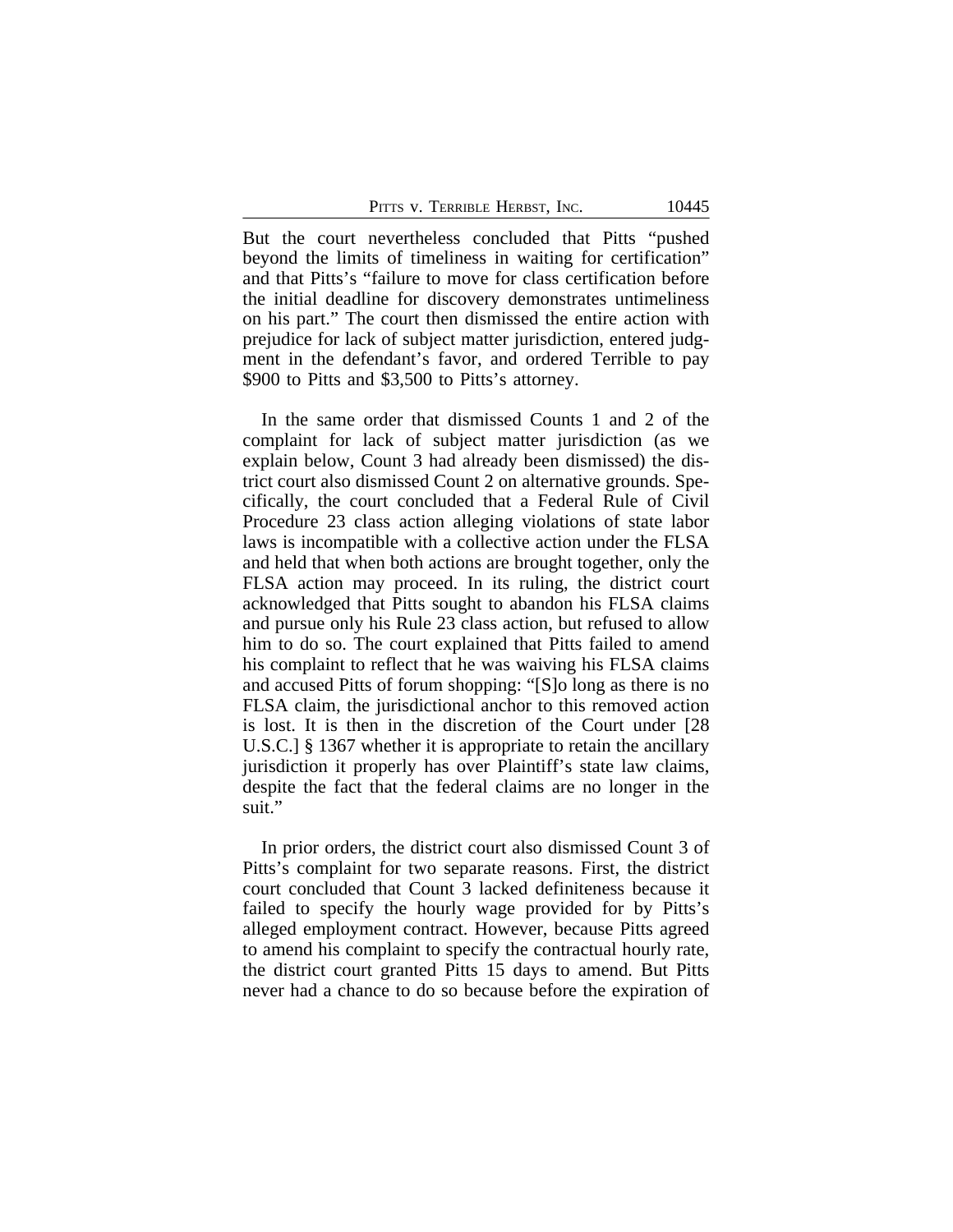the 15 days, the district court dismissed Count 3 again, this time with prejudice. Specifically, the court construed the breach of contract claim as a claim for violation of Nevada Revised Statutes § 608.100 and dismissed it because only the Nevada Labor Commissioner may enforce this statute.

II

Pitts has timely appealed all dispositive rulings of the district court. This appeal raises five issues: (1) whether a rejected Rule 68 offer of judgment made before the filing of a motion for class certification moots a putative class representative's class action complaint; (2) whether Pitts was untimely in seeking class certification; (3) whether FLSA collective actions are incompatible with related Rule 23 state law class actions; (4) whether Nev. Rev. Stat. § 608.100 abrogates Nevada's common law breach of contract action; and (5) whether Pitts pled his breach of contract claim with sufficient specificity. We address each issue in turn.**<sup>1</sup>**

### A

**[1]** We first address whether a Rule 68 offer of judgment for the full amount of a putative class representative's individual monetary claim moots that representative's class action complaint. We agree with the district court that the class action is not moot.

<sup>&</sup>lt;sup>1</sup>We review the district court's determination of the timeliness of a motion for class certification for abuse of discretion. *See Probe v. State Teachers' Ret. Sys.*, 780 F.2d 776, 780 (9th Cir. 1986); *cf. Alaska v. Suburban Propane Gas Corp.*, 123 F.3d 1317, 1319 (9th Cir. 1997) ("We review for abuse of discretion the district court's determination that the motion to intervene was untimely." (citation omitted)). All other issues present questions of law, which we review de novo. *See Wolfson v. Brammer*, 616 F.3d 1045, 1053 (9th Cir. 2010).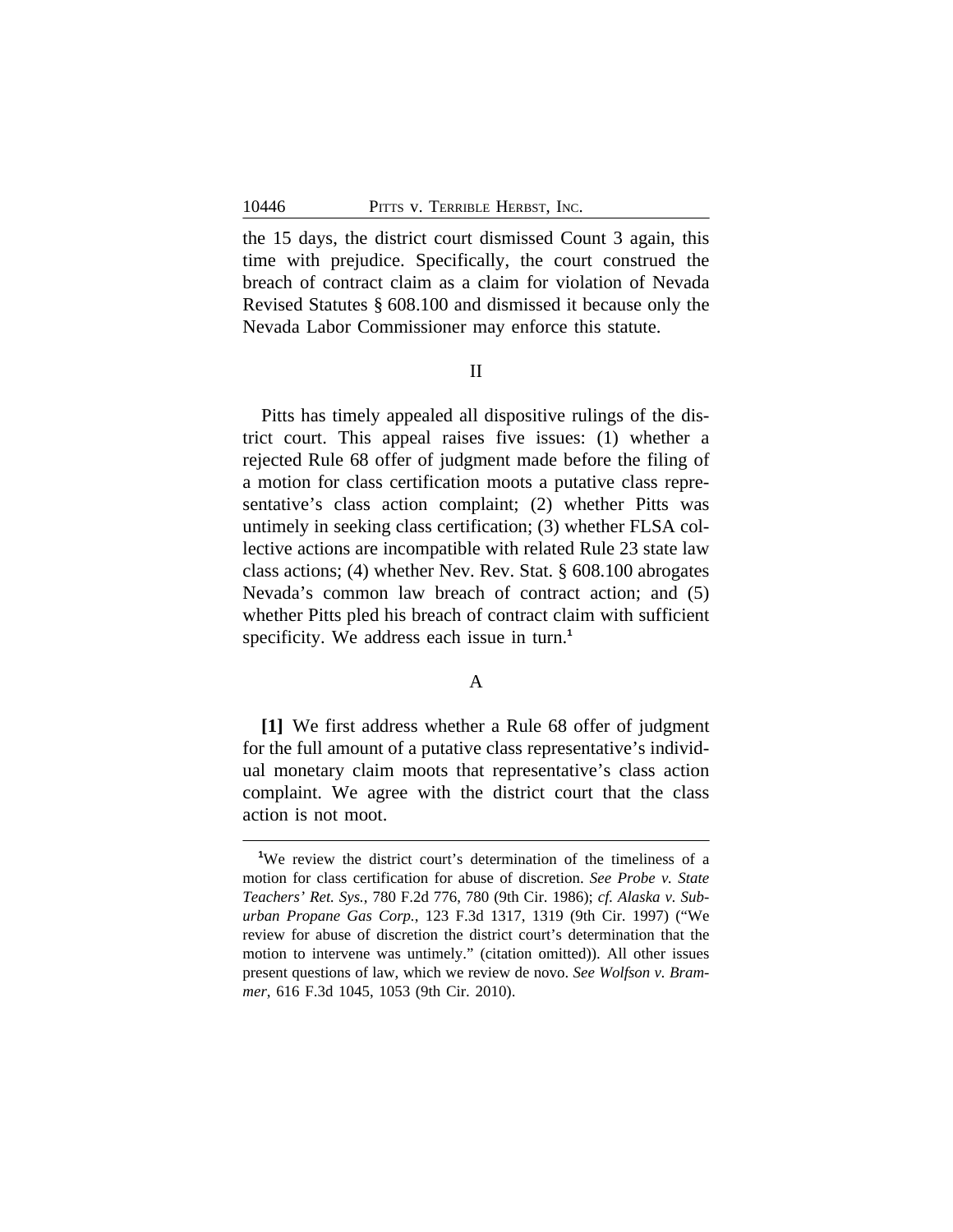**[2]** Article III of the Constitution limits the jurisdiction of the federal courts to "Cases" or "Controversies." *See* U.S. Const. art. III, § 2, cl. 1. The doctrine of mootness, which is embedded in Article III's case or controversy requirement, requires that an actual, ongoing controversy exist at all stages of federal court proceedings. *See Burke v. Barnes*, 479 U.S. 361, 363 (1987). Whether "the dispute between the parties was very much alive when suit was filed . . . cannot substitute for the actual case or controversy that an exercise of this [c]ourt's jurisdiction requires." *Honig v. Doe*, 484 U.S. 305, 317 (1988). A case becomes moot "when the issues presented are no longer 'live' or the parties lack a legally cognizable interest in the outcome" of the litigation. *Powell v. McCormack*, 395 U.S. 486, 496 (1969). In other words, if events subsequent to the filing of the case resolve the parties' dispute, we must dismiss the case as moot, *see Stratman v. Leisnoi, Inc.*, 545 F.3d 1161, 1167 (9th Cir. 2008); *DHX, Inc. v. Allianz AGF MAT, Ltd.*, 425 F.3d 1169, 1174 (9th Cir. 2005), because "[w]e do not have the constitutional authority to decide moot cases," *Foster v. Carson*, 347 F.3d 742, 747 (9th Cir. 2003) (citation and internal quotation marks omitted).

**[3]** Although the Supreme Court has described mootness as a constitutional impediment to the exercise of Article III jurisdiction, the Court has applied the doctrine flexibly, particularly where the issues remain alive, even if "the plaintiff's personal stake in the outcome has become moot." Matthew I. Hall, *The Partially Prudential Doctrine of Mootness*, 77 Geo. Wash. L. Rev. 562, 622 (2009). The distinction between issues that have become moot and parties whose interest in the issue may have become moot is especially visible in the context of class actions. For example, in *Sosna v. Iowa*, 419 U.S. 393 (1975), the Court considered whether an entire class action becomes moot when the class representative loses her personal stake in the outcome of the litigation after the district court certifies a class. There, the appellant filed a class action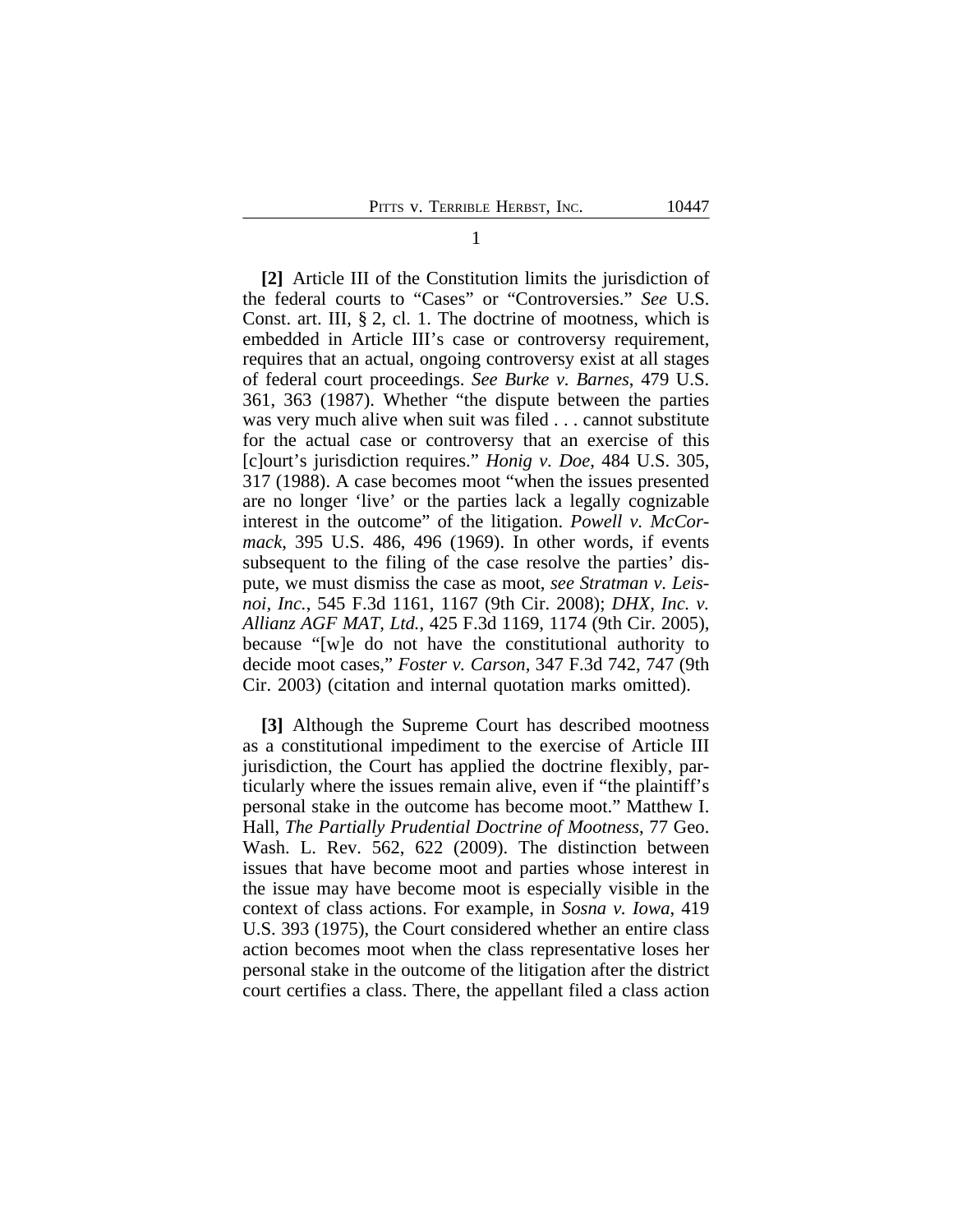complaint challenging the constitutionality of Iowa's one-year durational residency requirement for invoking the state's divorce court jurisdiction. *Id.* at 396-97. After the district court certified a class and ruled against the appellant on the merits, the appellant sought Supreme Court review. *Id.* But while the case was pending before the Court, the appellant had both obtained a divorce in another state and resided in Iowa for more than one year. *Id.* at 398-99.

The Court explained that had the appellant sued only on her own behalf, "both the fact that she now satisfies the one-year residency requirement and the fact that she has obtained a divorce elsewhere would make this case moot and require dismissal." *Id.* at 399. However, the Court held that the case was not moot because by the time the appellant lost her personal stake in the outcome of the litigation, the district court had already certified a class. Class certification "significantly affect[ed] the mootness determination" because "[w]hen the District Court certified the propriety of the class action, the class of unnamed persons described in the certification acquired a legal status separate from the interest asserted by appellant." *Id.* Accordingly, an Article III case or controversy existed at the time of the Court's review between "a named defendant and a member of the class represented by the named plaintiff, even though the claim of the named plaintiff ha[d] become moot." *Id.* at 402; *see also id.* at 401 ("Although the controversy is no longer alive as to appellant Sosna, it remains very much alive for the class of persons she has been certified to represent.").

The Court in *Sosna* anticipated the possibility that a case might become moot with respect to the named plaintiffs before the district court could rule on class certification. In such a case, "whether the certification can be said to 'relate back' to the filing of the complaint may depend upon the circumstances of the particular case and especially the reality of the claim that otherwise the issue would evade review." *Id.* at 402 n.11.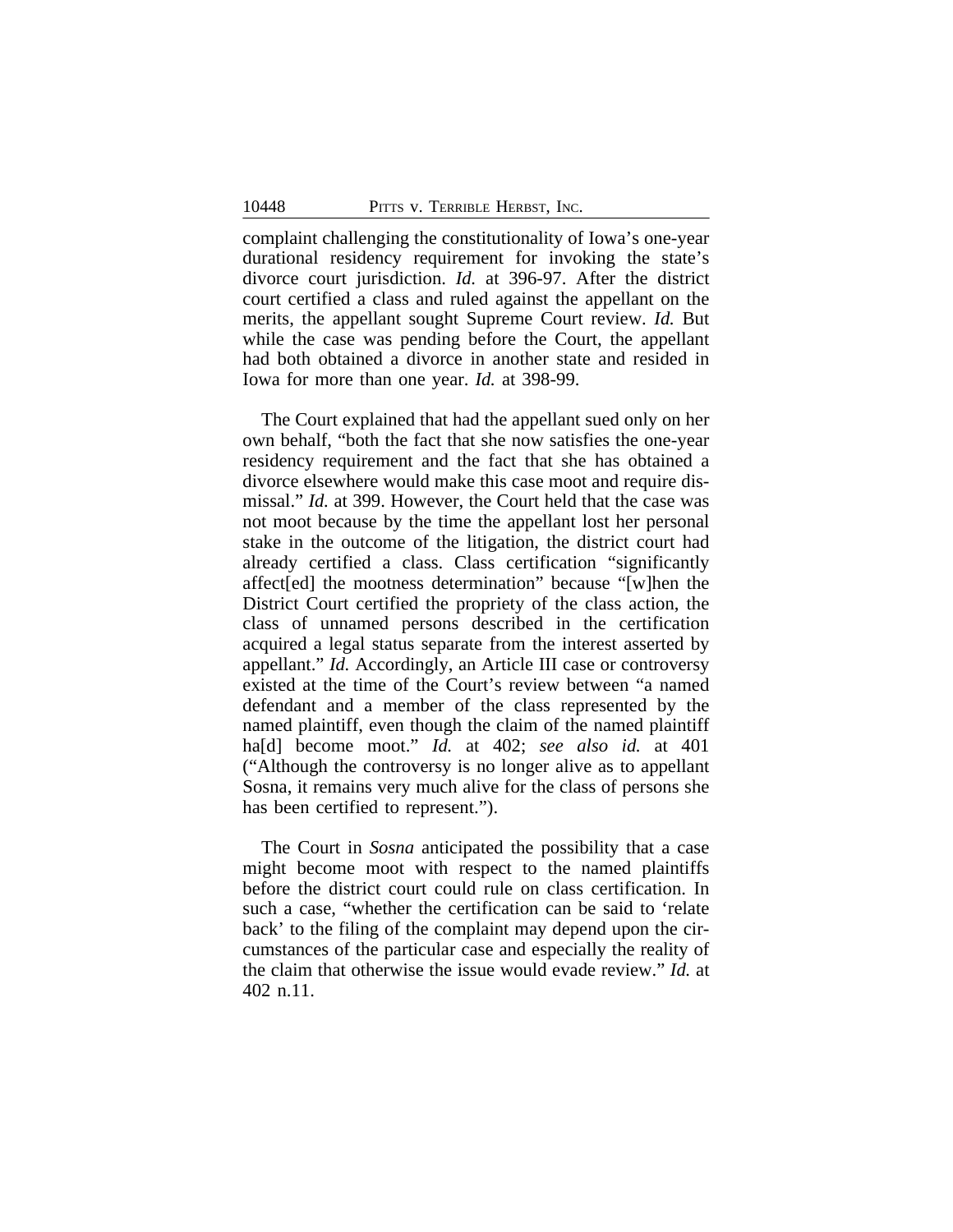|  | PITTS V. TERRIBLE HERBST, INC. |  |  | 10449 |
|--|--------------------------------|--|--|-------|
|--|--------------------------------|--|--|-------|

The Court addressed the mootness of actions that might otherwise evade review in *Gerstein v. Pugh*, 420 U.S. 103 (1975). In *Gerstein*, the named plaintiffs challenged the constitutionality of certain state pretrial detention procedures. However, by the time the case reached the Supreme Court, the named plaintiffs had been convicted and, therefore, their pretrial detention had ended. *Id.* at 110 n.11. Nevertheless, the Court held that "[t]his case belongs . . . to that narrow class of cases in which the termination of a class representative's claim does not moot the claims of the unnamed members of the class." *Id.* Because the time of pretrial custody was short, it was "most unlikely" that any named plaintiff or potential class representative "would be in pretrial custody long enough for a district judge to certify the class." *Id.* Accordingly, the named plaintiff's substantive claim was one "distinctly 'capable of repetition yet evading review' " and, therefore, not moot. *Id.*

The Court extended *Sosna* in *Deposit Guaranty National Bank v. Roper*, 445 U.S. 326 (1980), and *United States Parole Commission v. Geraghty*, 445 U.S. 388 (1980), where it held that a putative class representative may appeal the district court's denial of class certification even after his individual claim becomes moot. In *Roper*, the named plaintiffs filed a class action complaint in which they alleged that the defendant charged them usurious finance fees in violation of federal law. 445 U.S. at 328. After the district court denied class certification, the defendant "tendered to each named plaintiff . . . the maximum amount that each could have recovered." *Id.* at 329. Although the named plaintiffs declined to accept the tender, the district court entered judgment in their favor, over their objection and in accordance with the defendant's offer. *Id.* at 329-30. After the Fifth Circuit reversed the denial of class certification, the Supreme Court granted certiorari to decide "whether a tender to named plaintiffs in a class action of the amounts claimed in their individual capacities, followed by the entry of judgment in their favor on the basis of that tender, over their objection, moots the case and termi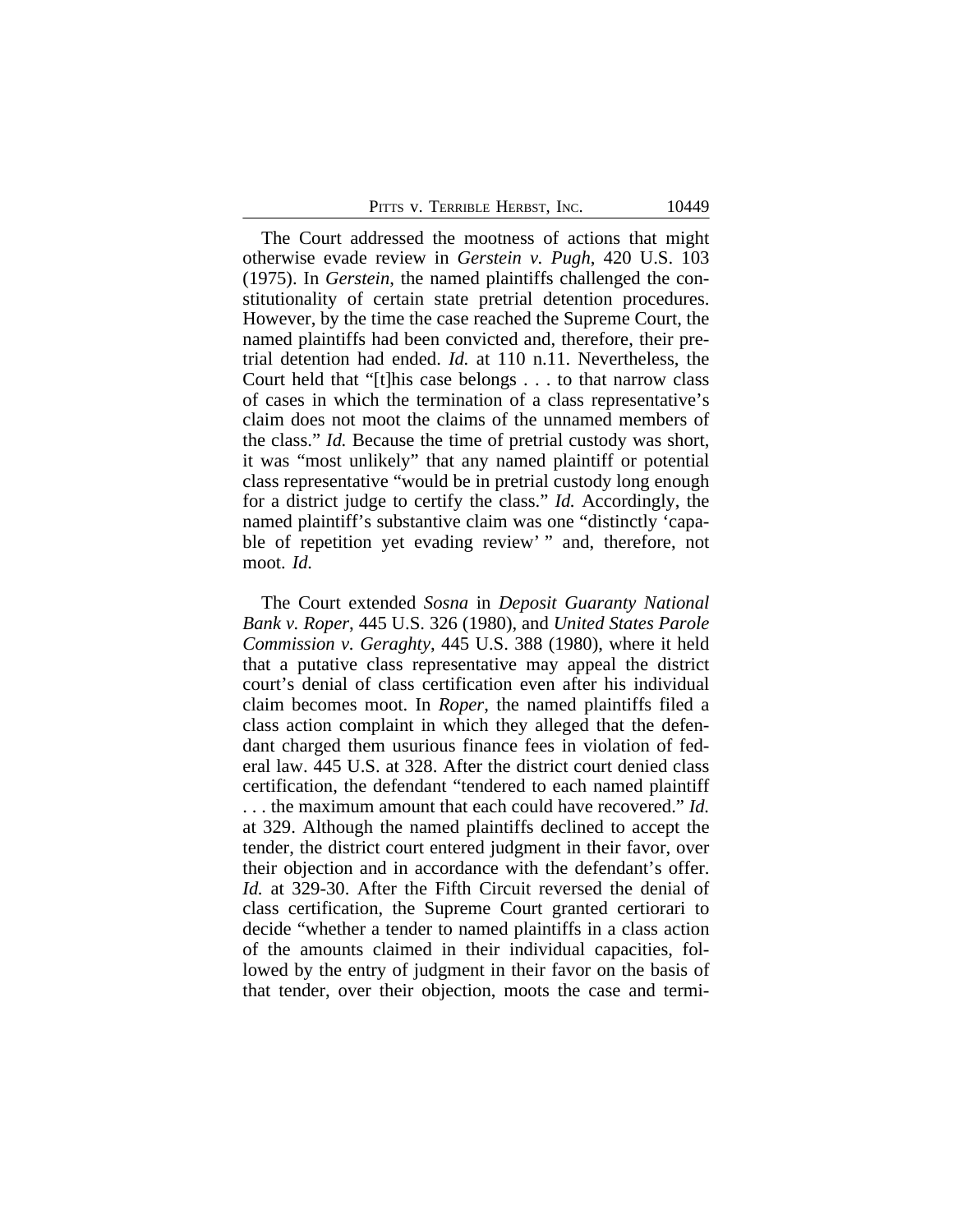nates their right to appeal the denial of class certification." *Id.* at 327.

At the outset, the Court noted it was "important" that, as here, "[a]t no time did the named plaintiffs accept the tender in settlement of the case; instead, judgment was entered in their favor by the court without their consent and the case was dismissed over their continued objections." *Id.* at 332. The Court then held that the case was not moot because the named plaintiffs retained "an economic interest in class certification," *id.* at 333, including "their desire to shift part of the costs of litigation to those who will share in its benefits if the class is certified and ultimately prevails," *id.* at 336. Moreover, the Court expressed concern at the ability of defendants to " 'buy off' " proposed class representatives before a court can certify a class, thereby "frustrat[ing] the objectives of class actions." *Id.* at 339.**<sup>2</sup>**

In *Geraghty*, the Court extended *Roper* even to cases where the named plaintiff lacks any economic interest in the class certification decision. There, a federal prisoner brought a class

**<sup>2</sup>**Concurring, Justices Rehnquist and Stevens offered additional reasons why a settlement offer does not moot a class action complaint. Justice Rehnquist explained that a class action "is moot in the Art. III sense only if th[e] Court adopts a rule that an individual seeking to proceed as a class representative is required to accept a tender of only his individual claims." *Roper*, 445 U.S. at 341 (Rehnquist, J., concurring). But so long as the Court does not adopt such a rule, "the requisite Art. III adversity continues" because "the defendant has not offered all that has been requested in the complaint (*i.e.*, relief for the class) and any other rule would give the defendant the practical power to make the denial of class certification questions unreviewable." *Id.* Justice Stevens argued that "when a proper class-action complaint is filed, the absent members of the class should be considered parties to the case or controversy at least for the limited purpose of the court's Art. III jurisdiction." *Id.* at 342 (Stevens, J., concurring). Accordingly, "the continued viability of the case or controversy, as those words are used in Art. III, does not depend on the district judge's initial answer to the certification question; rather, it depends on the plaintiffs' right to have a class certified." *Id.*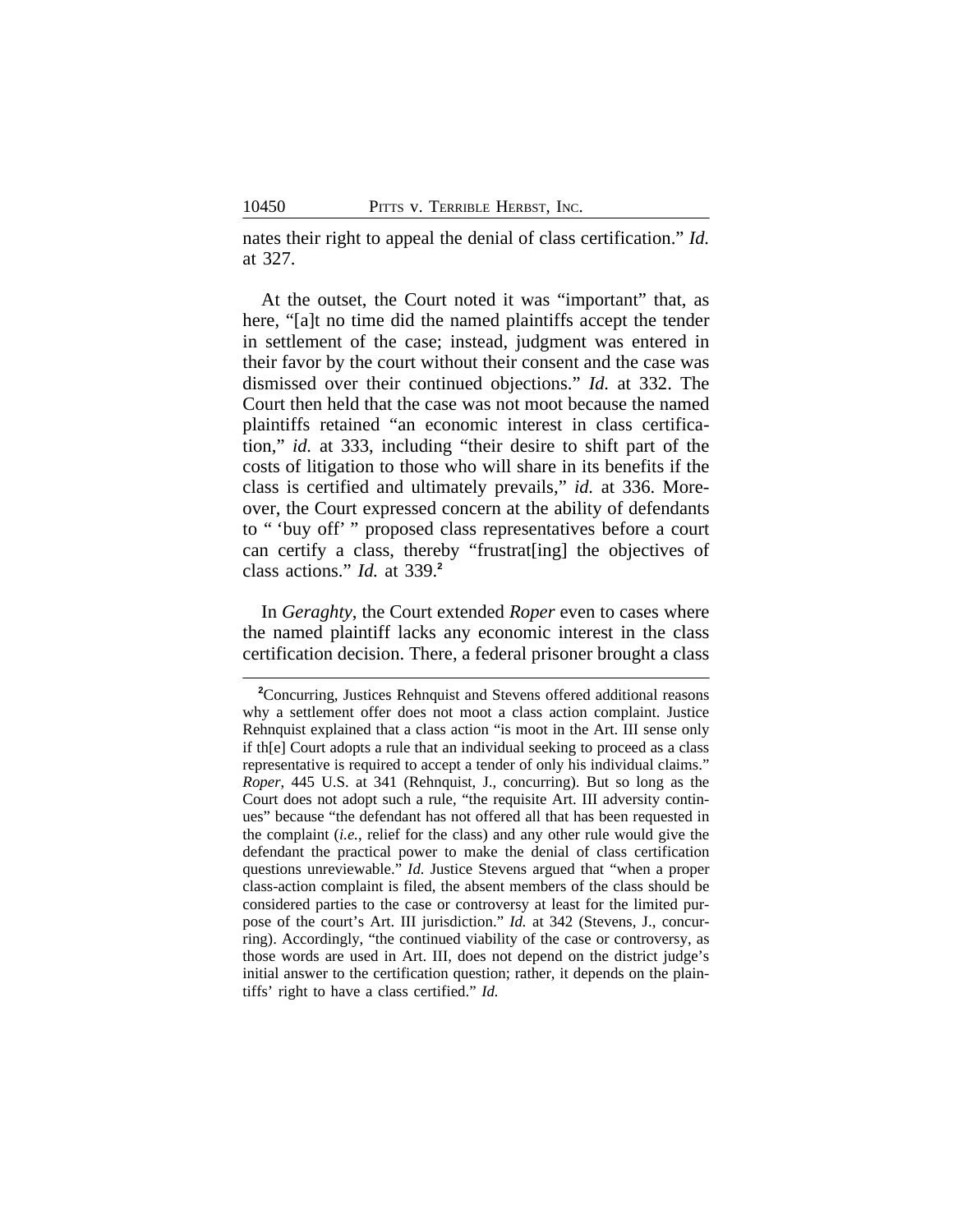PITTS V. TERRIBLE HERBST, INC. 10451

action challenging the constitutionality of certain parole release guidelines and sought to certify "a class of all federal prisoners who are or will become eligible for release on parole." 445 U.S. at 393 (internal quotation marks omitted). After the district court denied class certification and ruled against the named plaintiff on the merits, the named plaintiff appealed. *Id.* at 393-94. But while the appeal was pending, Geraghty completed his sentence and was released from prison, an event that rendered his individual claim moot. *Id.* at 394. The Court noted that if the class had been certified, Geraghty's release would not have mooted the controversy. *Id.* The question was whether Geraghty's release also mooted his appeal of the class certification ruling. The Court held that it did not.

**[4]** The Court observed that "[a] plaintiff who brings a class action presents two separate issues for judicial resolution. One is the claim on the merits; the other is the claim that he is entitled to represent a class." *Id.* at 402. Discussing the latter claim, the Court explained that "the Federal Rules of Civil Procedure give the proposed class representative the right to have a class certified if the requirements of the Rules are met." *Id.* at 403. This procedural right to represent a class "is more analogous to the private attorney general concept than to the type of interest traditionally thought to satisfy the 'personal stake' requirement," but it nevertheless suffices to satisfy Article III concerns because the class certification question "remains as a concrete, sharply presented issue" even after the named plaintiff's individual claim has expired and because "vigorous advocacy [of the plaintiff's right to have a class certified] can be assured through means other than the traditional requirement of a 'personal stake in the outcome.' " *Id.* at 403-04. Accordingly, the Court held that "an action brought on behalf of a class does not become moot upon expiration of the named plaintiff's substantive claim, even though class certification has been denied," *id.* at 404, and if denial of class certification is reversed on appeal, "the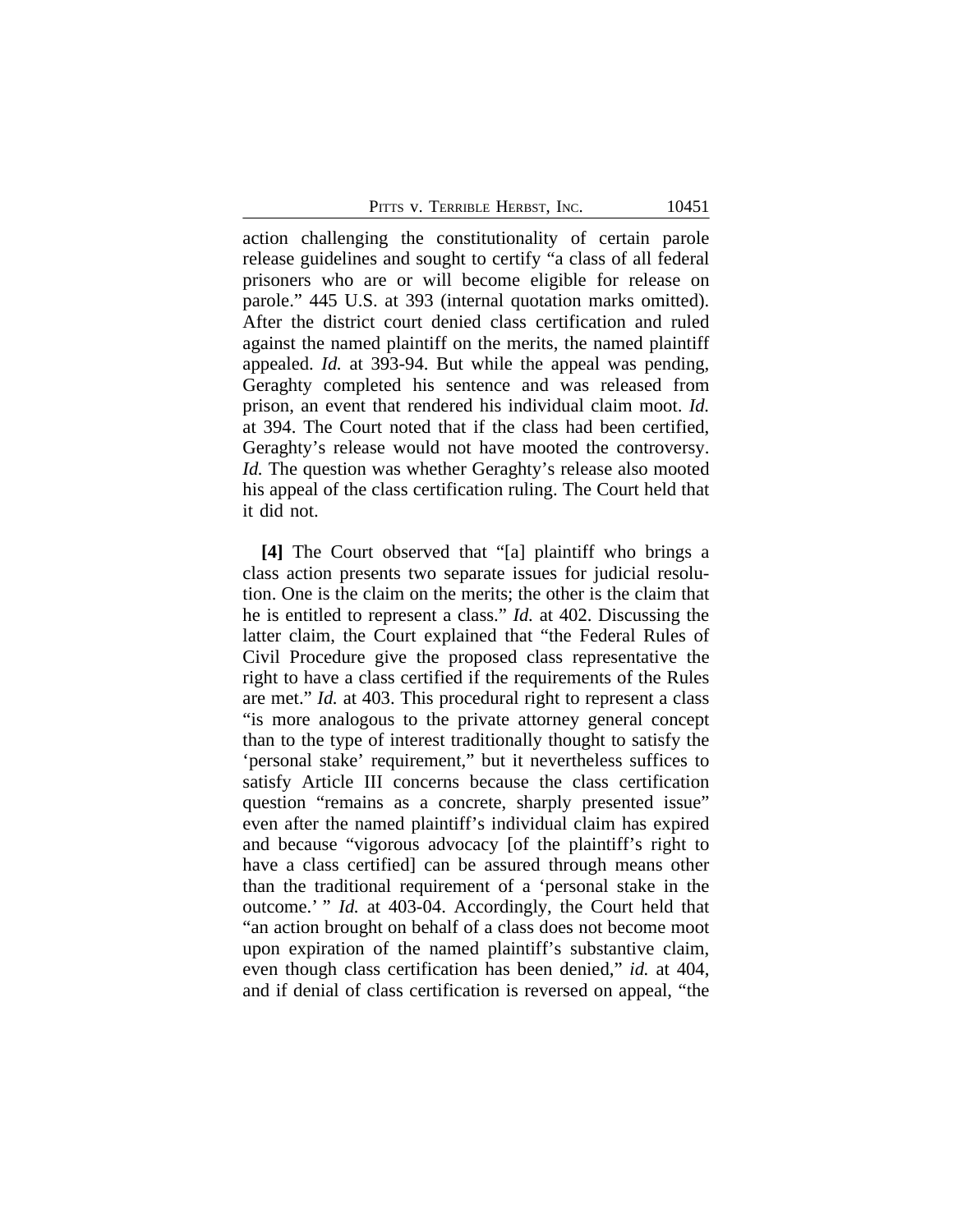corrected ruling 'relates back' to the date of the original denial," *id.* at 404 n.11.

Finally, in *County of Riverside v. McLaughlin*, 500 U.S. 44 (1991), the plaintiffs brought a class action to challenge the County's policy of combining probable cause determinations with its arraignment procedures. The Court noted that the plaintiffs—persons incarcerated who at the time the complaint was filed had not received a probable cause determination no longer had live individual claims because they had either received a probable cause determination or been released. *Id.* at 51. Citing *Gerstein* and *Sosna*, the Court repeated that the termination of a class representative's claim does not moot the class claims. *Id.* As the Court explained, "[t]hat the class was not certified until after the named plaintiffs' claims had become moot does not deprive [the Court] of jurisdiction." *Id.* at 52. Where the claims are "inherently transitory" "the 'relation back' doctrine is properly invoked to preserve the merits of the case for judicial resolution." *Id.* (citation omitted).

2

Though *Sosna*, *Gerstein*, *Roper*, *Geraghty*, and *McLaughlin* do not address the precise issue before us—whether a putative class action becomes moot when the named plaintiff receives an offer of settlement that fully satisfies his individual claim *before* he files a motion for class certification—they provide several principles that guide our decision.

**[5]** First, if the district court has certified a class, mooting the putative class representative's claim will not moot the class action. That is so because upon certification the class "acquire[s] a legal status separate from the interest asserted by [the class representative]," *Sosna*, 419 U.S. at 399, so that an Article III controversy now exists "between a named defendant and a member of the [certified] class," *id.* at 402. At this point, a defendant may moot a class action through an offer of settlement only if he satisfies the demands of the class; an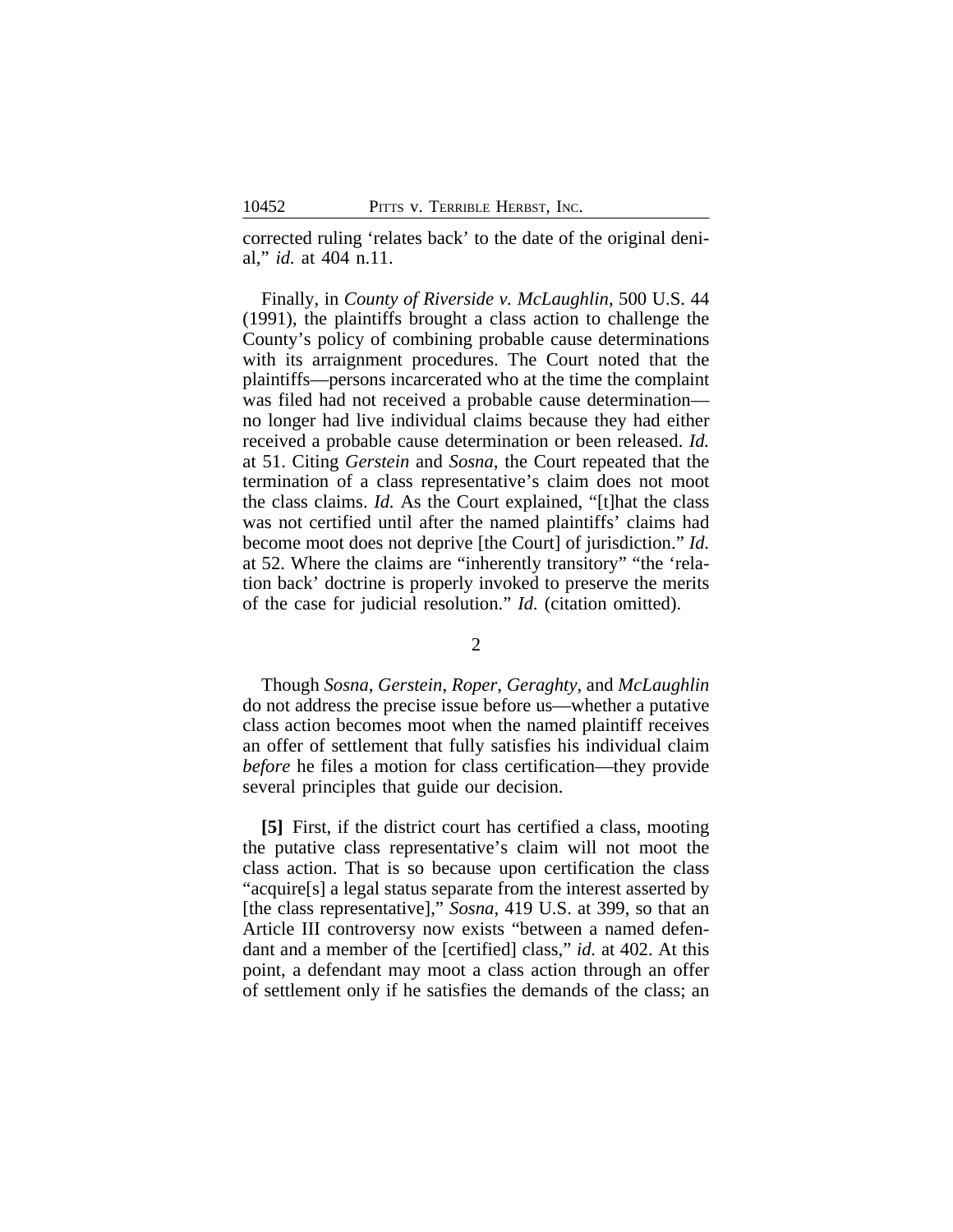offer to one cannot moot the action because it is not an offer to all.

**[6]** Second, if the district court has denied class certification, mooting the putative class representative's claim will not necessarily moot the class action. The putative class representative retains an interest in obtaining a final decision on class certification that allows him to litigate the denial of class certification on appeal. *See Geraghty*, 445 U.S. at 404; *Roper*, 445 U.S. at 336-37. This interest may be either an individual economic interest in "shift[ing] part of the costs of litigation to those who will share in its benefits if the class is certified and ultimately prevails," *Roper*, 445 U.S. at 336, or a privateattorney-general-like interest in having a class certified if the requirements of Rule 23 are met, *Geraghty*, 445 U.S. at 403, but it nevertheless satisfies Article III concerns. "If the appeal results in reversal of the class certification denial, and a class subsequently is properly certified, the merits of the class claim then may be adjudicated pursuant to the holding in *Sosna*." *Id.* at 404.

**[7]** Third, even if the district court has not yet addressed the class certification issue, mooting the putative class representative's claims will not necessarily moot the class action. "[S]ome claims are so inherently transitory that the trial court will not have even enough time to rule on a motion for class certification before the proposed representative's individual interest expires." *McLaughlin*, 500 U.S. at 52 (internal quotation marks omitted). An inherently transitory claim will certainly repeat as to the class, either because "[t]he individual could nonetheless suffer repeated [harm]" or because "it is certain that other persons similarly situated" will have the same complaint. *Gerstein*, 420 U.S. at 110 n.11. In such cases, the named plaintiff's claim is "capable of repetition, yet evading review," *id.*, and "the 'relation back' doctrine is properly invoked to preserve the merits of the case for judicial resolution," *McLaughlin,* 500 U.S. at 52; *see also Geraghty*, 445 U.S. at 398; *Sosna*, 419 U.S. at 402 n.11. Application of the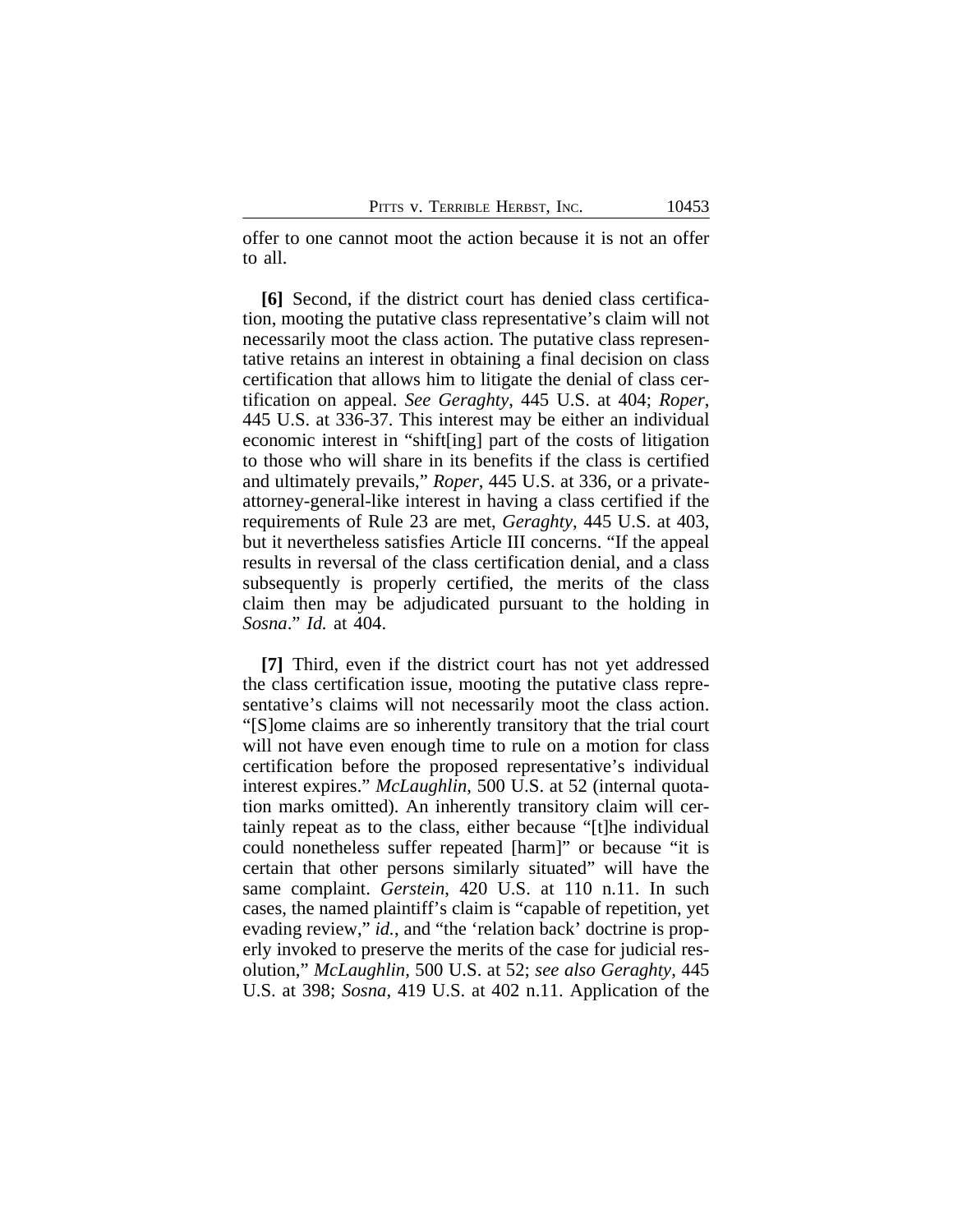relation back doctrine in this context thus avoids the spectre of plaintiffs filing lawsuit after lawsuit, only to see their claims mooted before they can be resolved.

3

**[8]** Applying these principles to our case, we conclude that Terrible's unaccepted offer of judgment did not moot Pitts's case because his claim is transitory in nature and may otherwise evade review. Accordingly, if the district court were to certify a class, certification would relate back to the filing of the complaint. We recognize that the canonical relation-back case—such as *Gerstein* or *McLaughlin*—involves an "inherently transitory" claim and, correspondingly, "a constantly changing putative class." *Wade v. Kirkland*, 118 F.3d 667, 670 (9th Cir. 1997). But we see no reason to restrict application of the relation-back doctrine only to cases involving *inherently* transitory claims. Where, as here, a defendant seeks to "buy off" the small individual claims of the named plaintiffs, the analogous claims of the class—though not *inherently* transitory—become no less transitory than inherently transitory claims. Thus, although Pitts's claims "are not 'inherently transitory' as a result of being time sensitive, they are 'acutely susceptible to mootness' in light of [the defendant's] tactic of 'picking off' lead plaintiffs with a Rule 68 offer to avoid a class action." *Weiss v. Regal Collections*, 385 F.3d 337, 347 (3d Cir. 2004) (internal citation omitted). The end result is the same: a claim transitory by its very nature and one transitory by virtue of the defendant's litigation strategy share the reality that both claims would evade review.

Invoking the relation back doctrine in this context furthers the purposes of Rule 23. Where the class claims are so economically insignificant that no single plaintiff can afford to maintain the lawsuit on his own, Rule 23 affords the plaintiffs a "realistic day in court" by allowing them to pool their claims. *Phillips Petroleum Co. v. Shutts*, 472 U.S. 797, 809 (1985); *see also Roper*, 445 U.S. at 339 ("Where it is not eco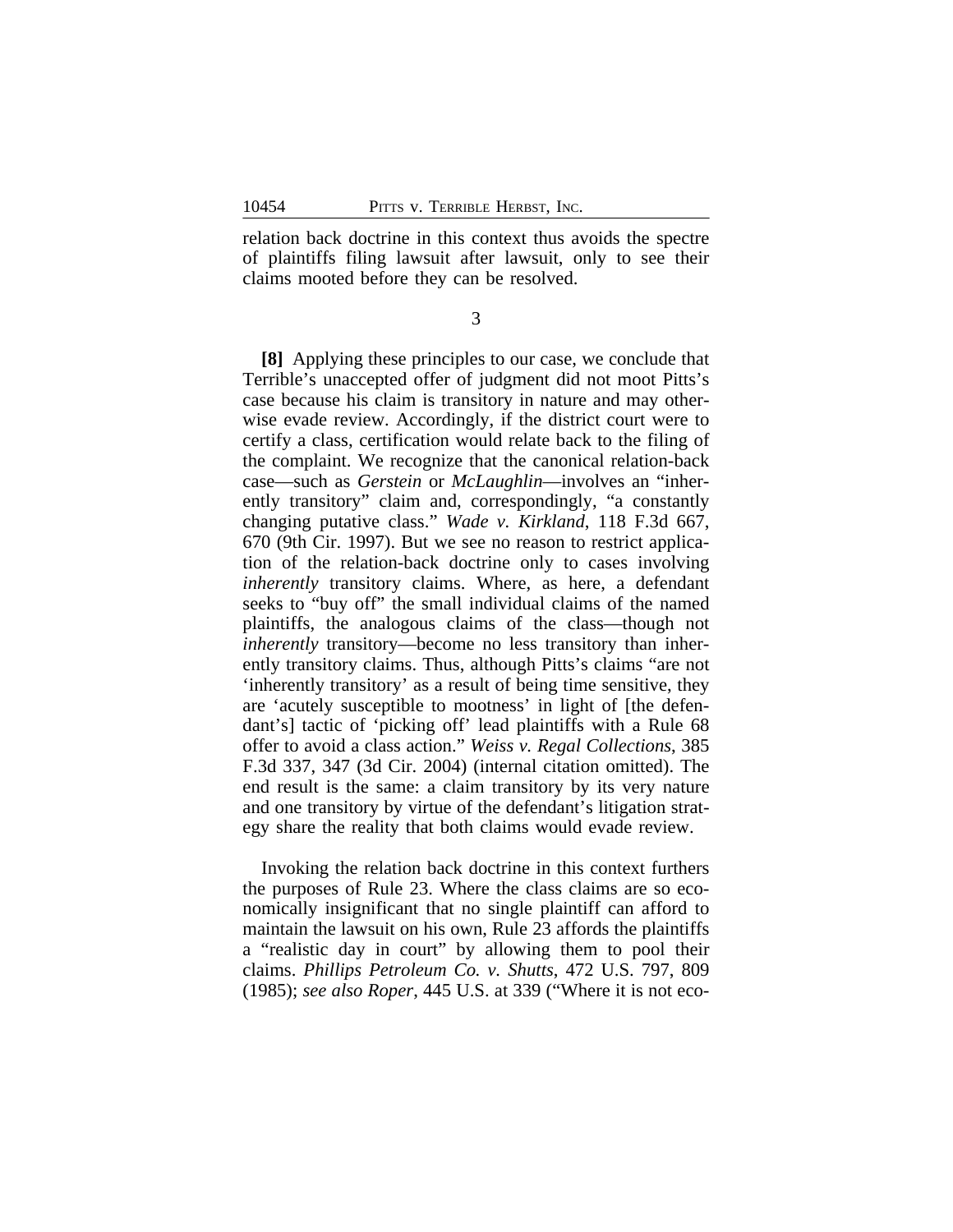PITTS V. TERRIBLE HERBST, INC. 10455

nomically feasible to obtain relief within the traditional framework of a multiplicity of small individual suits for damages, aggrieved persons may be without any effective redress unless they may employ the class-action device."). A rule allowing a class action to become moot "simply because the defendant has sought to 'buy off' the individual private claims of the named plaintiffs" before the named plaintiffs have a chance to file a motion for class certification would thus contravene Rule 23's core concern: the aggregation of similar, small, but otherwise doomed claims. *Roper*, 445 U.S. at 339; *see also Weiss*, 385 F.3d at 344 ("[A]llowing the defendants here to 'pick off' a representative plaintiff with an offer of judgment less than two months after the complaint is filed may undercut the viability of the class action procedure, and frustrate the objectives of this procedural mechanism for aggregating small claims . . . ."). It would effectively ensure that claims that are too economically insignificant to be brought on their own would never have their day in court. *See Zeidman v. J. Ray McDermott & Co.*, 651 F.2d 1030, 1050 (5th Cir. 1981) ("[I]n those cases in which it is financially feasible to pay off successive named plaintiffs, the defendants would have the option to preclude a viable class action from ever reaching the certification stage."); *Stewart v. Cheek & Zeehandelar, LLP*, 252 F.R.D. 384, 386 (S.D. Ohio 2008) ("[T]reating pre-certification settlement offers as mooting the named plaintiffs' claims would have the disastrous effect of enabling defendants 'to essentially opt-out of Rule 23.'" (citation omitted)). And even if it does not discourage potential claimants, it "may waste judicial resources by 'stimulating successive suits brought by others claiming aggrievement.'' *Weiss*, 385 F.3d at 345 (quoting *Roper*, 445 U.S. at 339).

**[9]** Accordingly, we hold that an unaccepted Rule 68 offer of judgment—for the full amount of the named plaintiff's individual claim and made before the named plaintiff files a motion for class certification—does not moot a class action.**<sup>3</sup>**

**<sup>3</sup>** In so holding, we join the three other circuits that have considered the pre-certification effect of a Rule 68 offer of judgment on the mootness of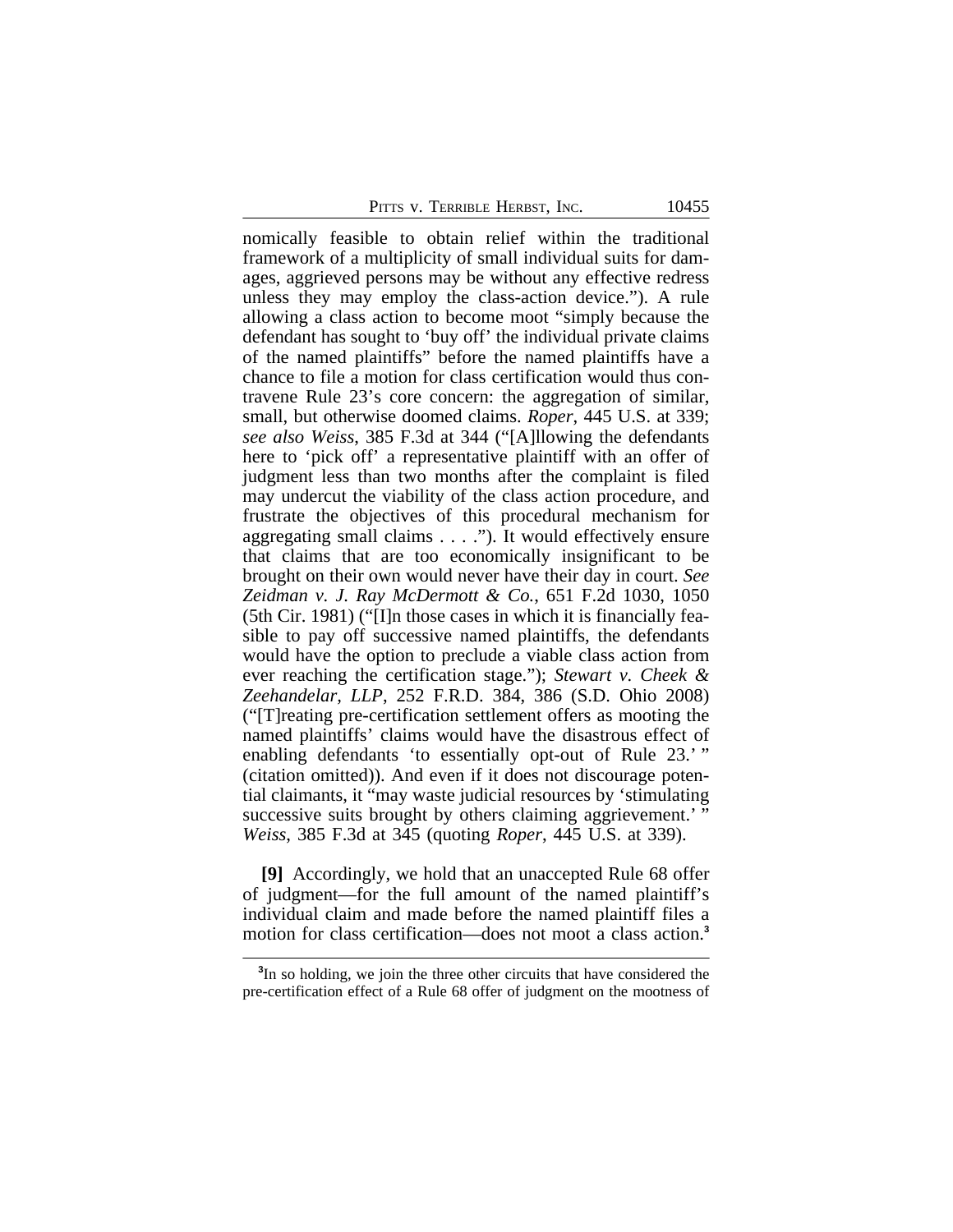If the named plaintiff can still file a timely motion for class certification, the named plaintiff may continue to represent the class until the district court decides the class certification issue. Then, if the district court certifies the class, certification relates back to the filing of the complaint. Once the class has been certified, the case may continue despite full satisfaction of the named plaintiff's individual claim because an offer of judgment to the named plaintiff fails to satisfy the demands of the class. *See Sosna*, 419 U.S. at 402-03. Conversely, if the district court denies class certification, under *Roper* and *Geraghty*, the plaintiff may still pursue a limited appeal of the class certification issue. Only once the denial of class certification is final does the defendant's offer—if still available moot the merits of the case because the plaintiff has been offered all that he can possibly recover through litigation. *See Sandoz*, 553 F.3d at 921 & n.5. We agree with the district court that Terrible's offer of judgment to Pitts did not moot his class action.

#### B

**[10]** We next address whether the district court abused its discretion in finding that Pitts could no longer file a timely motion for class certification. "A district court abuses its discretion when it makes an error of law, when it rests its decision on clearly erroneous findings of fact, or when we are left with 'a definite and firm conviction that the district court committed a clear error of judgment.' " *United States v. Hink-*

a class action. *See Lucero v. Bureau of Collection Recovery, Inc.*, 639 F.3d 1239, 1249 (10th Cir. 2011) (holding that "a nascent interest attaches to the proposed class upon the filing of a class complaint such that a rejected offer of judgment for statutory damages and costs made to a named plaintiff does not render the case moot under Article III"); *Sandoz v. Cingular Wireless LLC*, 553 F.3d 913, 920-21 (5th Cir. 2008) (holding that a timely filed motion for class certification relates back to the filing of the complaint so that a pre-certification Rule 68 offer of judgment does not moot the case); *Weiss*, 385 F.3d at 348 (same).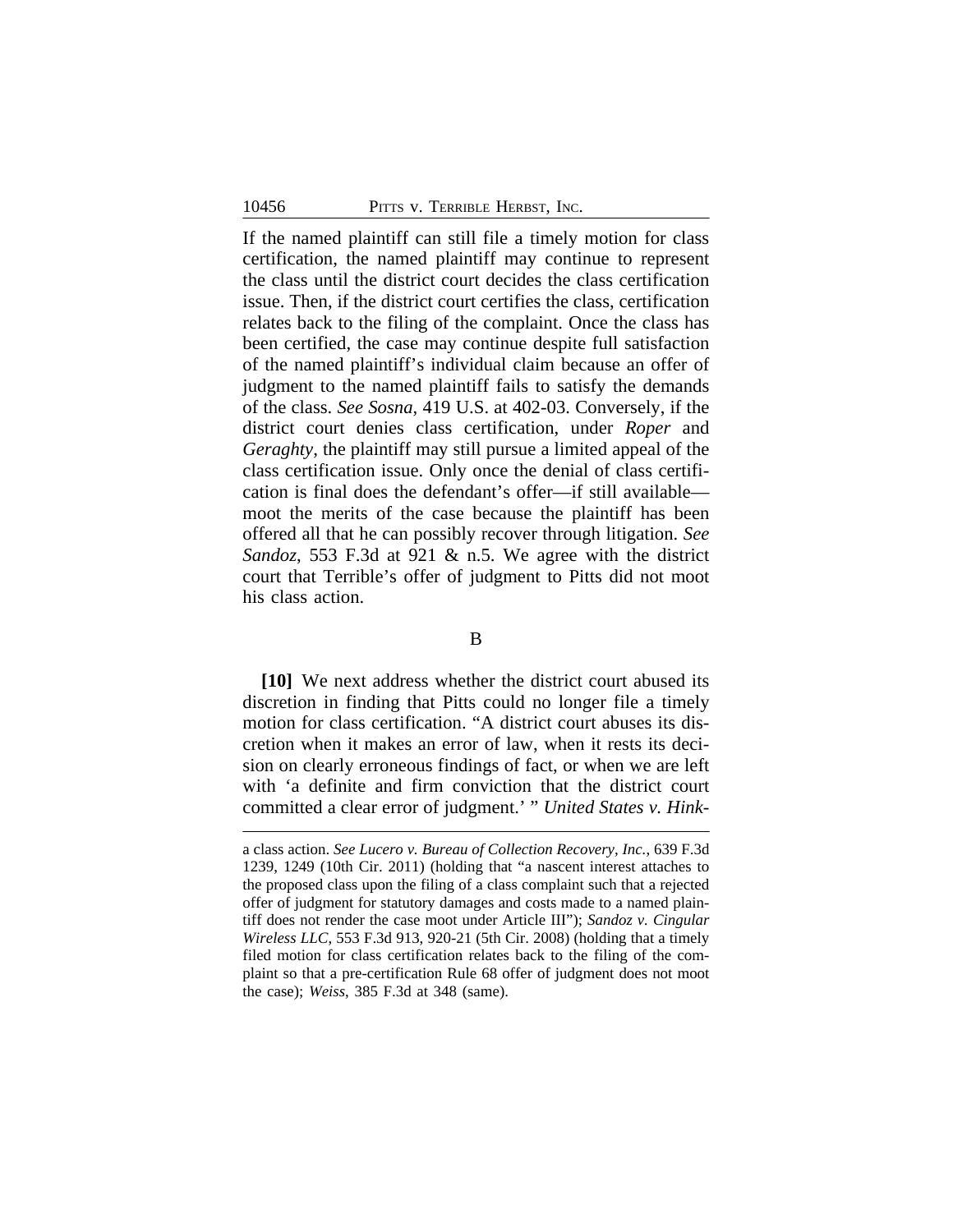|  | PITTS V. TERRIBLE HERBST, INC. |  |  |
|--|--------------------------------|--|--|
|--|--------------------------------|--|--|

*son*, 611 F.3d 1098, 1114 (9th Cir. 2010) (citation omitted). Here, the district court held that Pitts was untimely in seeking class certification because he failed to file his motion to certify prior to the initial discovery deadline. With respect, we think the district court committed a clear error of judgment.

We acknowledge that Pitts did not file a motion for class certification by January 2010, the initial discovery deadline. But at the time of the district court's ruling, Pitts had already asked for and received an extension of this deadline until April 2010. Pitts had a good reason for doing so: by January 2010, the court had not yet ruled on his motion to compel the production of certain documents that, in his view, were crucial to the class certification decision.**<sup>4</sup>** Pitts repeatedly and timely informed the court—in his motion to compel, at the hearing held for this motion, and in his motion to extend the initial discovery deadline—that he was awaiting the court's ruling prior to filing a motion for class certification.**<sup>5</sup>** The court, however, never ruled on the motion to compel. Had the

**5** It was certainly reasonable for Pitts to await a ruling on his motion to compel the production of documents allegedly crucial to class certification before filing a motion to certify a class. We have previously held that "[t]he propriety of a class action cannot be determined in some cases without discovery" and that "[t]o deny discovery in [such cases] would be an abuse of discretion." *Kamm v. Cal. City Dev. Co.*, 509 F.2d 205, 210 (9th Cir. 1975); *see also Doninger v. Pac. Nw. Bell, Inc.*, 564 F.2d 1304, 1313 (9th Cir. 1977) (stating that "the better and more advisable practice for a District Court to follow is to afford the litigants an opportunity to present evidence as to whether a class action was maintainable" and that such an opportunity requires "enough discovery to obtain the material").

**<sup>4</sup>**Terrible argues that Pitts was untimely in seeking class certification because he waited nearly 9 months to depose "the person most knowledgeable at [Terrible] regarding the company's policy and practice for approving employee overtime." We disagree. At the time Pitts conducted this deposition, his motion to compel was still pending before the district court. We fail to see how Pitts was untimely in seeking class certification because he awaited the resolution of a discovery motion which, if granted, would have allowed him to conduct a more meaningful deposition of a critical witness.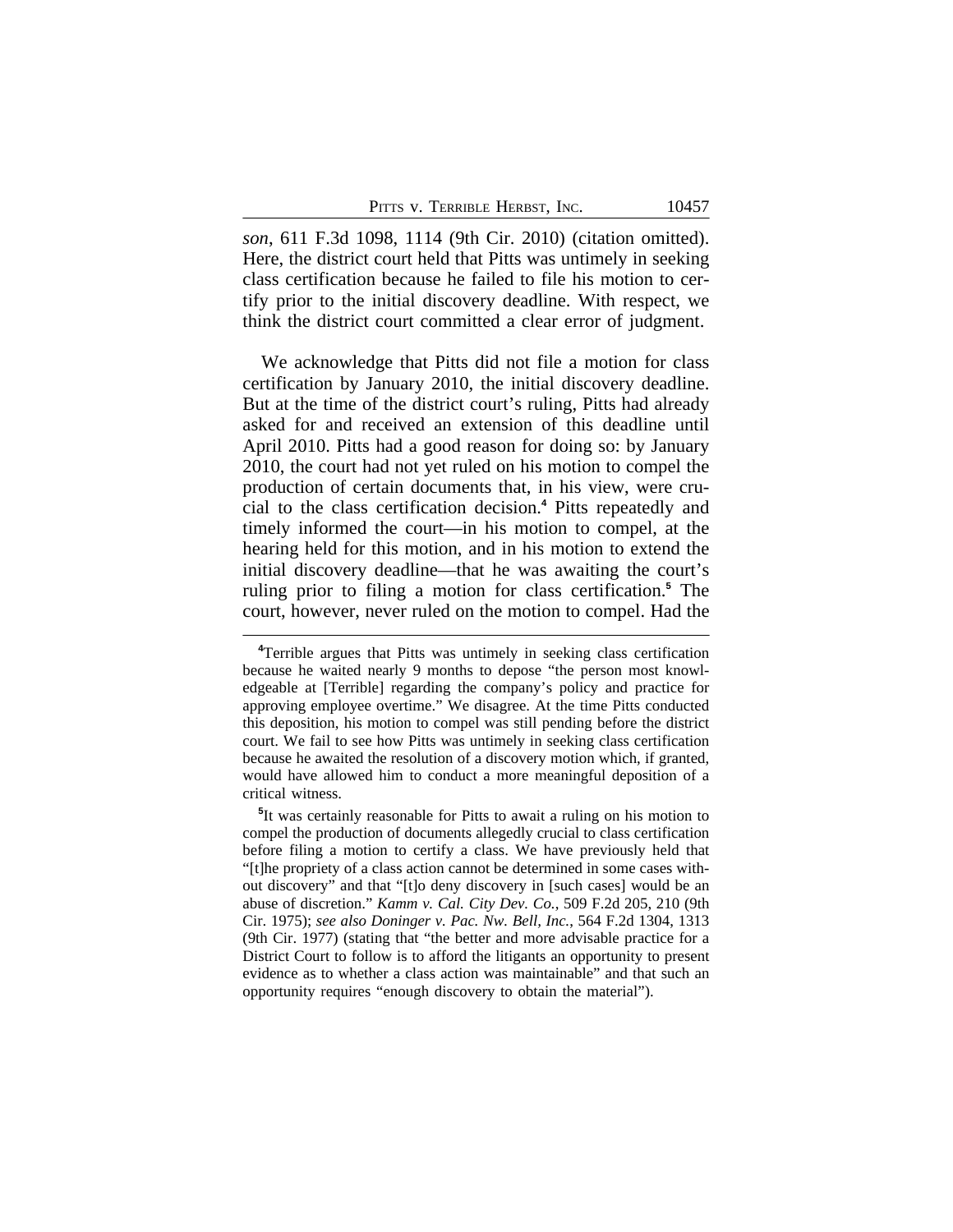court ruled on Pitts's motion—which was filed well before the initial discovery deadline—or had the court simply informed Pitts that he was nevertheless expected to file a motion for class certification by January 2010, Pitts could then have filed his motion for class certification in a "timely" manner. But the court did not do so.

**[11]** Without a clear statement from the district court setting a deadline for the filing of a motion for class certification, Pitts could not predict that he was expected to file his motion by the end of the initial discovery deadline. Unlike the local rules of some district courts, the local rules of the District of Nevada do not impose a particular deadline for filing a motion for class certification. Nor did the scheduling order entered by the district court refer to any deadline for filing such a motion. In fact, the scheduling order contemplated that a class certification motion could be filed even after the initial discovery deadline; it states that "[d]ispositive motions shall be filed no later [than] 60 days after the end of discovery *unless a motion for class action certification is made . . . during such time*." The only other guideline Pitts had for determining when he was expected to seek class certification was Rule 23 itself, which states that *the district court* must decide the class certification issue "[a]t an early practicable time." Fed. R. Civ. P.  $23(c)(1)(A)$ . Under these circumstances—where the court had extended the initial discovery deadline at the time of its ruling, where a motion to compel the production of documents allegedly crucial to the class certification decision had been filed well in advance of the initial discovery deadline and was still pending, where neither the local rules nor the court's own scheduling order imposed a deadline for seeking class certification, and where the scheduling order actually suggested that a motion for class certification could be filed even after the end of discovery—the district court abused its discretion in finding that Pitts could no longer file a timely motion to certify a class.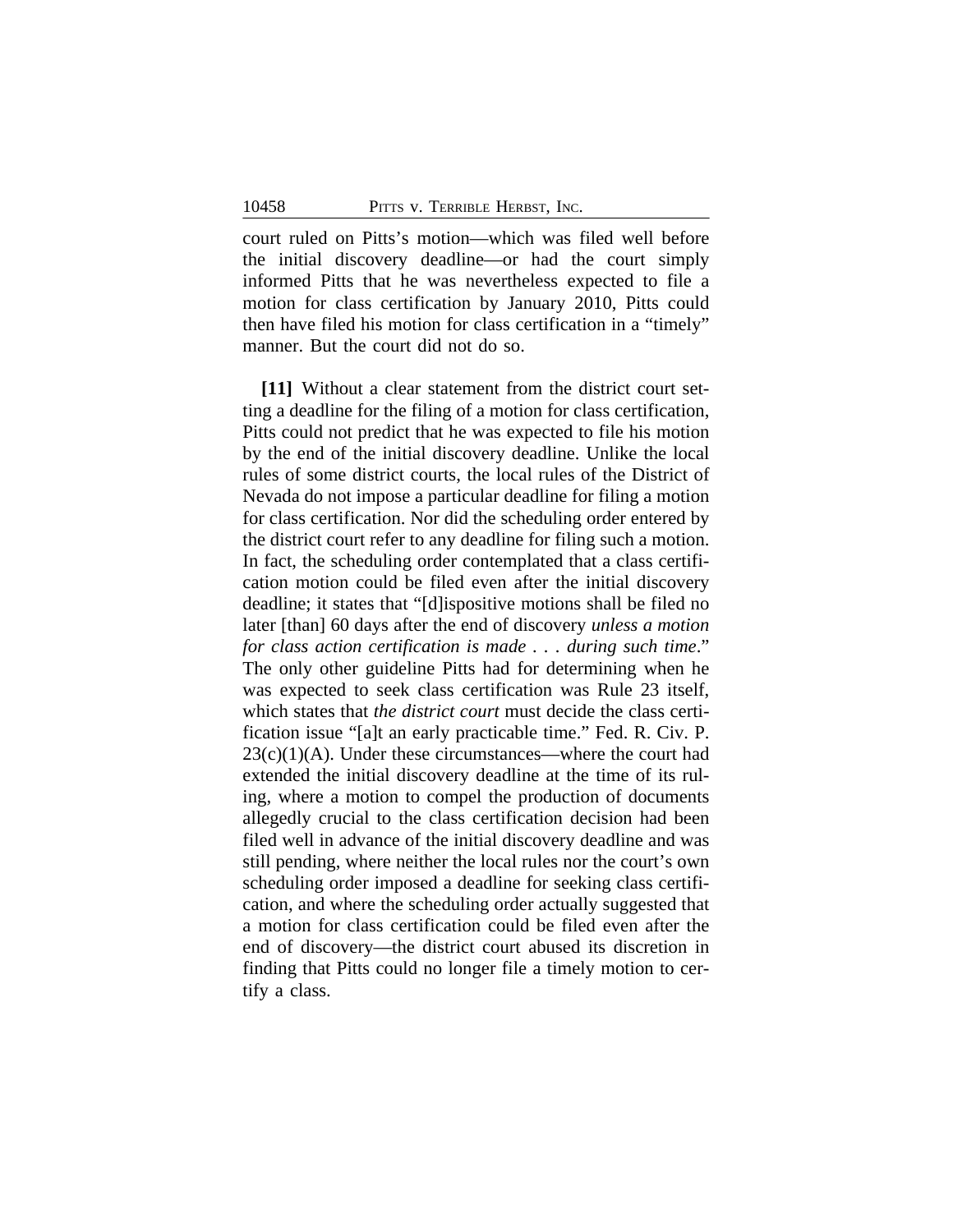Aside from dismissing Pitts's entire action for lack of subject matter jurisdiction, the district court alternatively dismissed Count 2 of the complaint because, in its view, a Rule 23 class action could not co-exist with a related collective action under the FLSA. Although the question has divided district courts in our circuit, *compare Misra v. Decision One Mortg. Co., LLC*, 673 F. Supp. 2d 987, 994 (C.D. Cal. 2008) (holding that "an opt-out class under Rule 23 is not inherently incompatible with an FLSA opt-in class"), *with Williams v. Trendwest Resorts, Inc.*, 2007 WL 2429149, at \*4 (D. Nev. Aug. 20, 2007) (holding that "the class action mechanisms of the FLSA and Rule 23 are incompatible"), we need not address this issue because Pitts has told us—as he told the district court—that he will not pursue his FLSA claims.**<sup>6</sup>** Because Pitts has abandoned these claims, any alleged incompatibility between a Rule 23 class action and an FLSA collective action is not present in this case.

The district court faulted Pitts for failing to amend his complaint to reflect his waiver of the federal claims and for trying to oust the court of jurisdiction. Neither reason justifies the district court's refusal to allow Pitts to relinquish his FLSA claims. First, a litigant may abandon a claim by communicating his desire to do so to the district court. Pitts did so in a written response to a motion to dismiss; he did not need to further amend his complaint. Second, a plaintiff may voluntarily abandon a claim even though his decision may affect the jurisdiction of a federal court; after all, the claim he abandons—once dismissed with prejudice—is the price he pays. *See Carnegie-Mellon Univ. v. Cohill*, 484 U.S. 343, 357 (1988) (stating that the concern "that a plaintiff whose suit has been removed to federal court will be able to regain a state

**<sup>6</sup>**The only circuit that has addressed this issue has held that Rule 23 class actions and FLSA collective actions may peacefully co-exist. *See Ervin v. OS Rest. Servs.*, 632 F.3d 971, 976-79 (7th Cir. 2011).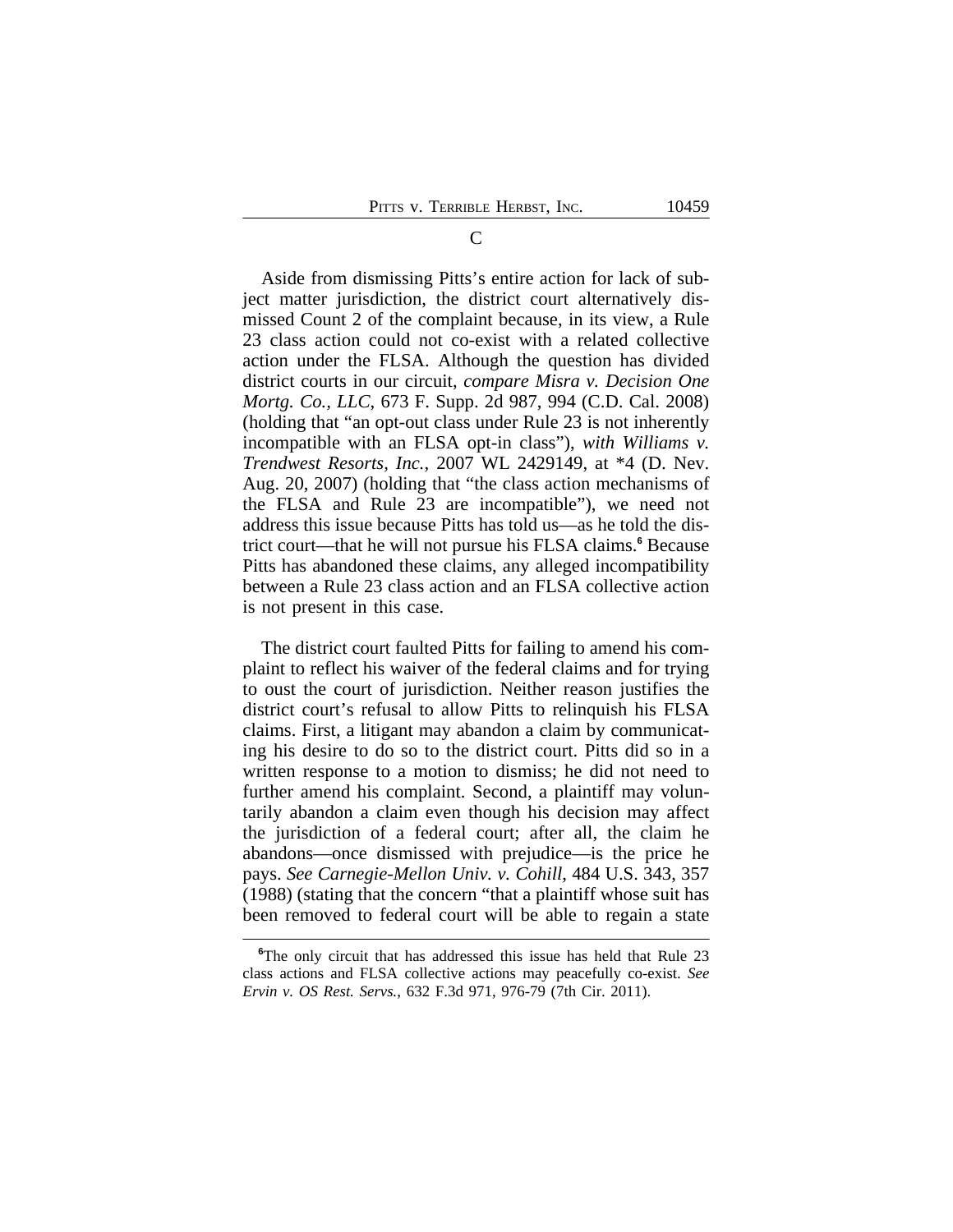forum simply by deleting all federal-law claims from the complaint and requesting that the district court remand the case . . . hardly justifies a categorical prohibition on the remand of cases involving state-law claims"); *cf. Templeton v. Nedlloyd Lines*, 901 F.2d 1273, 1275-76 (5th Cir. 1990) (holding that the district court did not abuse its discretion in granting the plaintiff's motion for voluntary dismissal where, after dismissal, the defendant faced the prospect of a trial in state court). And in any event, the district court retains discretion under 28 U.S.C. § 1367 to exercise supplemental jurisdiction over state law claims even after the federal claims, which provided the original jurisdictional anchor, are dismissed. *See Cohill*, 484 U.S. at 357 (holding that a district court may take the plaintiff's forum manipulation into account when determining whether to remand a case involving pendent state-law claims); *cf. Satey v. JPMorgan Chase & Co.*, 521 F.3d 1087, 1091 (9th Cir. 2008) ("The fact that [the plaintiff] may have later sought dismissal of his federal claims does not divest the district court of its power to exercise supplemental jurisdiction unless those claims were absolutely devoid of merit or obviously frivolous.").

#### D

We next turn to the district court's reasons for dismissing Count 3 of the complaint.

**[12]** Although Count 3 alleged a common law cause of action for breach of contract, the district court recast Count 3 as a statutory claim alleging a violation of Nev. Rev. Stat. § 608.100. Then, because Nevada courts have held that § 608.100 does not provide a private cause of action, the district court dismissed Count 3. A district court may not substitute a claim that is easy to dismiss for a claim actually asserted in the complaint and then dismiss the original claim unless the substitute claim somehow preempts the original claim. Because § 608.100 does not abrogate Nevada's com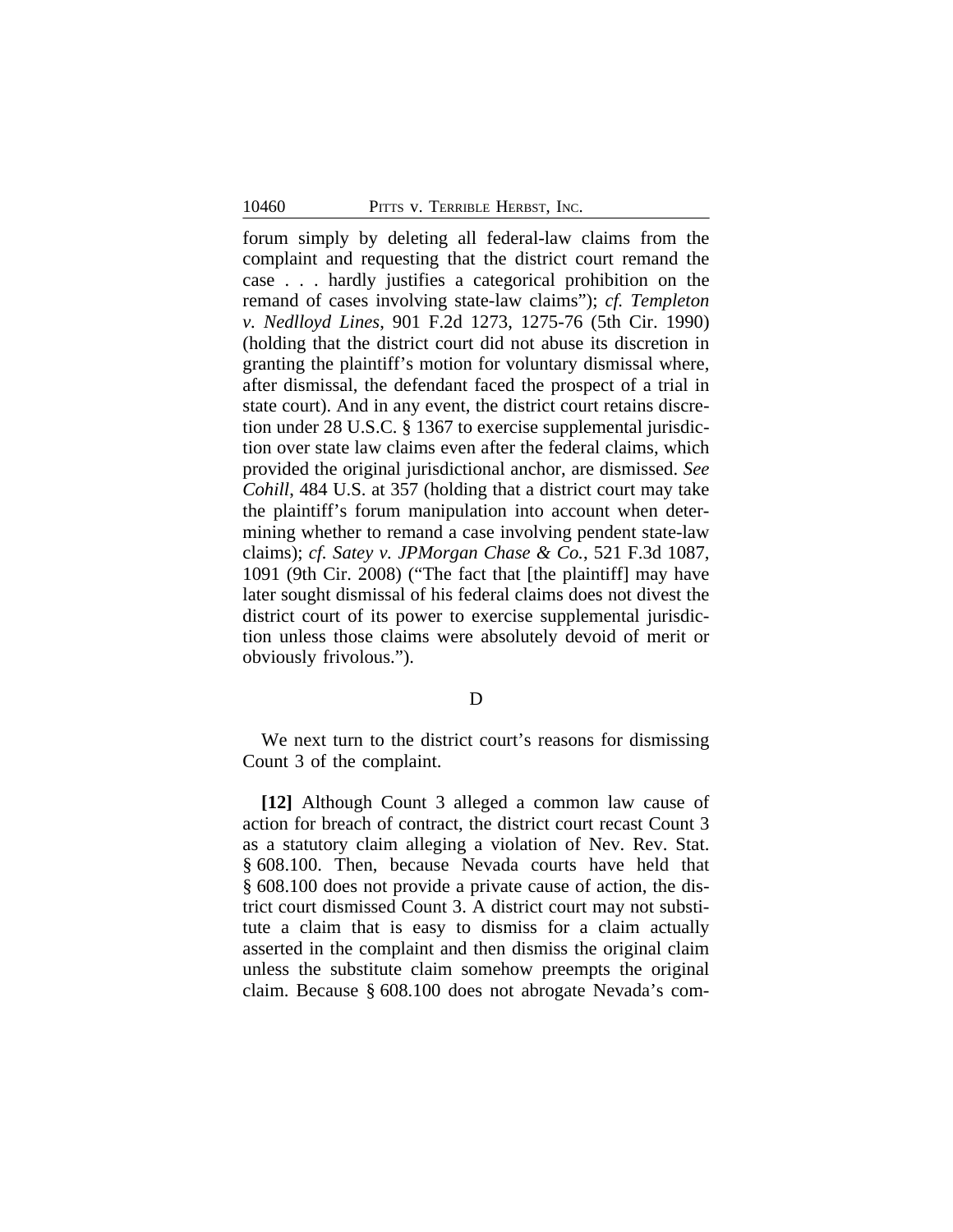mon law breach of contract action, we reverse the district court.

**[13]** Nevada courts will not construe a statute as eliminating a common law cause of action unless the statute unambiguously requires that result. *See Hardy Cos., Inc. v. SNMARK, LLC*, 245 P.3d 1149, 1155-56 (Nev. 2010) ("In the enactment of a statute, 'the legislature will be presumed not to intend to overturn long-established principles of law, and the statute will be so construed unless an intention to do so plainly appears by express declaration or necessary implication.' " (citations omitted)); *cf. United States v. Texas*, 507 U.S. 529, 534 (1993) ("In order to abrogate a common-law principle, the statute must 'speak directly' to the question addressed by the common law." (citations omitted)). Section 608.100 provides, in relevant part, that "[i]t is unlawful for any employer to . . . [p]ay a lower wage . . . to an employee than the amount that the employer is required to pay . . . by contract between the employer and the employee." Nev. Rev. Stat. § 608.100(1)(b). Although it is true that only the Nevada Labor Commissioner may enforce this provision, *see Baldonado v. Wynn Las Vegas, LLC*, 194 P.3d 96, 100-03 (Nev. 2008), nothing in § 608.100's text expresses the legislature's desire to eliminate a common law breach of contract action covering the same conduct; in fact, § 608.100 does not even mention the common law or a breach of contract action. Moreover, a violation of § 608.100 imposes liability of a kind that cannot be imposed by a breach of contract action, which suggests that § 608.100 was meant to complement rather than replace the common law. *See* Nev. Rev. Stat. § 608.195 (stating that any person who violates Nev. Rev. Stat. § 608.100 "is guilty of a misdemeanor" and that "the Labor Commissioner may impose . . . an administrative penalty of not more than \$5,000 for each such violation").

Nevertheless, Terrible argues that *Sands Regent v. Valgardson*, 777 P.2d 898 (Nev. 1989), compels a different result. Terrible cites the case for the proposition that whenever the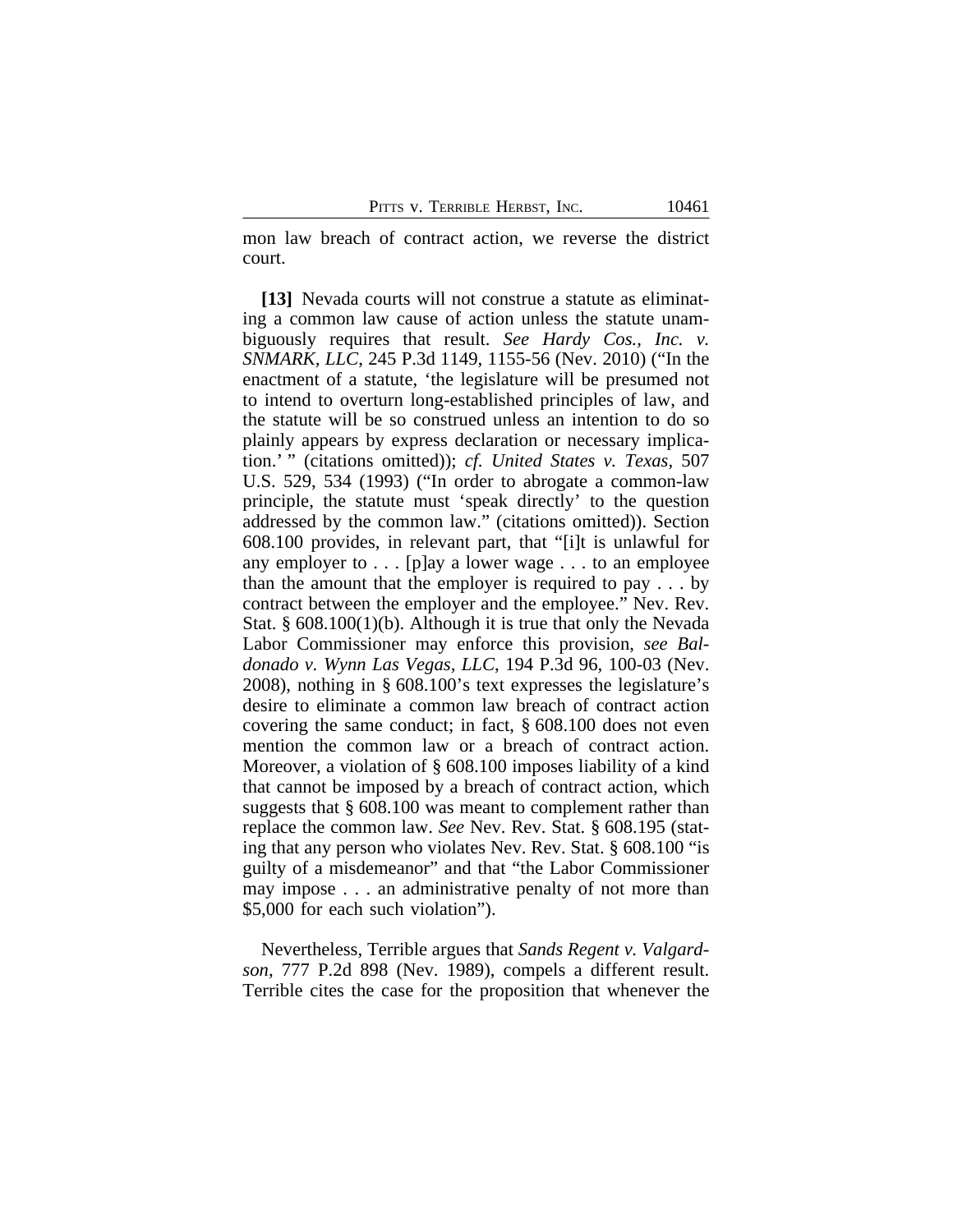legislature enacts a statute that imposes liability for conduct that already rendered the actor liable under a common law cause of action, the legislature necessarily displaces the existing cause of action. But Terrible has misread *Valgardson*. In *Valgardson*, the plaintiffs sued their employer after they were fired for being too old and alleged, among other things, a cause of action for violation of a Nevada statute that prohibited discrimination in employment on the basis of age and a cause of action for common law public policy tortious discharge. *Id.* at 898-99. In part because Nevada's unlawful employment practices statute already created a private cause of action for firing an employee because of his age, the court refused to extend the common law public policy tortious discharge cause of action to cover instances of age discrimination. *Id.* at 900. Accordingly, *Valgardson* held that Nevada will not *create* a new common law cause of action where the legislature has already provided a statutory remedy covering the same wrongful conduct; *Valgardson* nowhere held that a statute that imposes liability for conduct that renders the actor liable under an existing cause of action *abrogates* the existing cause of action.**<sup>7</sup>**

E

Lastly, we address the district court's dismissal of Count 3 of the complaint for lack of definiteness.

Before the district court dismissed Count 3 on the merits, it dismissed Count 3 because Pitts failed to specify in his complaint the hourly wage he was entitled to under his alleged employment contract with Terrible. However, after Pitts offered to amend his complaint to make this specific allegation, the court gave Pitts 15 days to amend. But the court then denied Pitts an opportunity to amend by dismissing

<sup>&</sup>lt;sup>7</sup>This is not to say that an employee can seek to enforce statutory provisions by framing them as implied contract terms. *See Baldonado*, 194 P.3d at 104 n.33.